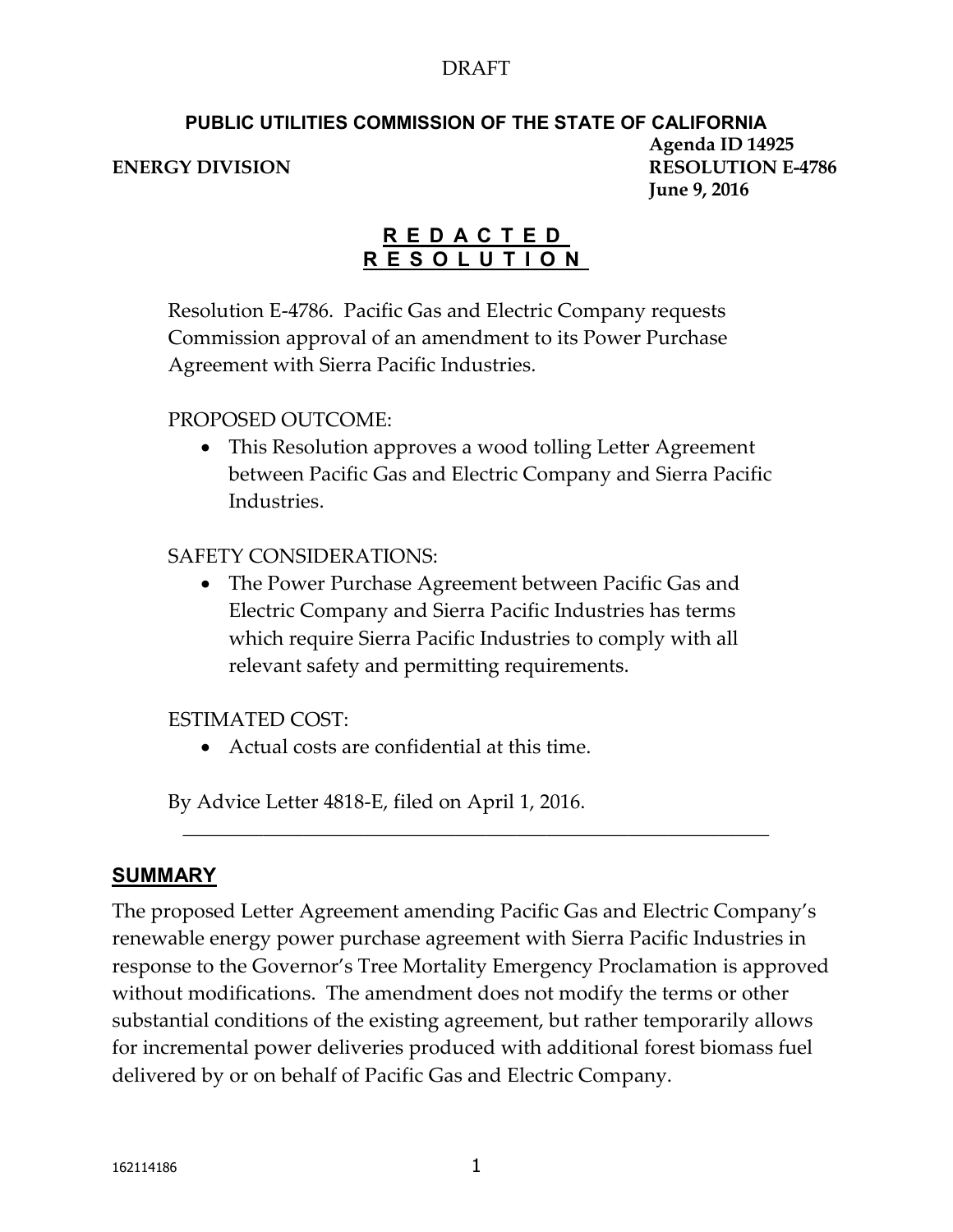Pacific Gas and Electric Company (PG&E) filed Advice Letter (AL) 4818-E on April 1, 2016, requesting California Public Utilities Commission (Commission) approval of a Letter Agreement (Agreement) amending its existing power purchase agreement (PPA) with Sierra Pacific Industries (SPI).

This resolution approves cost recovery for the SPI PPA as amended by AL 4818-E without modifications. PG&E's execution of this Agreement is consistent with PG&E's 2015 RPS Procurement Plan as approved in Decision 15-12-025, especially pursuant to Commission Resolution E-4770 which permitted PG&E to bilaterally procure RPS power in response to the Governor's Tree Mortality Proclamation. Deliveries under the SPI PPA as amended are reasonably priced and fully recoverable in rates over the life of the amendment, subject to Commission review of PG&E's administration of the PPA. Table 1 provides a brief overview of the Agreement.

| <b>SPI</b> | Generation     | <b>Size</b> | <b>Estimated</b><br>Energy            | Agreement<br><b>Effective</b>         | Agreement       |           |
|------------|----------------|-------------|---------------------------------------|---------------------------------------|-----------------|-----------|
| Facility   | <b>Type</b>    | (MW)        | (GWh/Yr)                              | Date                                  | <b>End Date</b> | Location  |
| Anderson   |                |             |                                       |                                       |                 | Anderson, |
| II,        |                |             |                                       |                                       |                 | CA;       |
| Burney,    |                |             |                                       |                                       |                 | Burney,   |
| Lincoln,   |                |             | Maximum of                            | First day of                          |                 | CA;       |
| Quincy,    | <b>Biomass</b> | 58          | 186 GWh<br>between five<br>facilities | first month<br>after CPUC<br>approval | 9/8/19          | Lincoln,  |
| Sonora     |                |             |                                       |                                       |                 | CA;       |
|            |                |             |                                       |                                       |                 | Quincy,   |
|            |                |             |                                       |                                       |                 | CA;       |
|            |                |             |                                       |                                       |                 | Sonora,   |
|            |                |             |                                       |                                       |                 | CA        |

#### **Table 1: Summary of SPI Letter Agreement**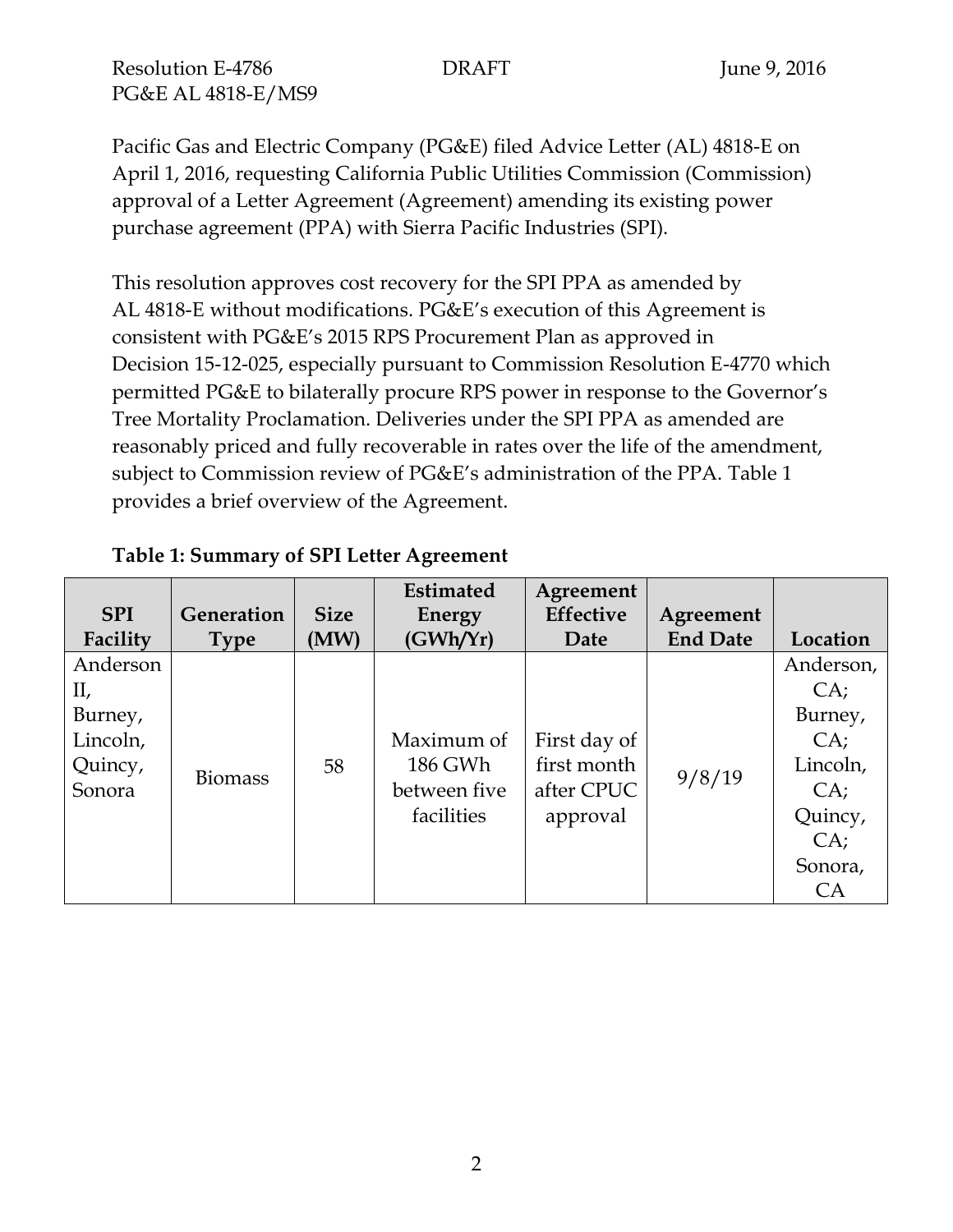# **BACKGROUND**

 $\overline{a}$ 

### **Overview of the Renewables Portfolio Standard (RPS) Program**

The California RPS program was established by Senate Bill (SB) 1078, and has been subsequently modified by SB 107, SB 1036, and SB 2 (1X) and SB 350.<sup>1</sup> The RPS program is codified in Public Utilities Code Sections 399.11-399.31.<sup>2</sup> The RPS program requires each retail seller to procure eligible renewable energy resources so that the amount of electricity generated from eligible renewable resources is an amount that equals an average of 20 percent of the total electricity sold to retail customers in California for compliance period 2011-2013; 25 percent of retail sales by December 31, 2016; 33 percent of retail sales by December 31, 2020 and corresponding increases up to 50% by December 31, 2030.

Additional background information about the Commission's RPS Program, including links to relevant laws and Commission decisions, is available at [http://www.cpuc.ca.gov/RPS\\_Homepage/](http://www.cpuc.ca.gov/RPS_Homepage/) and [http://www.cpuc.ca.gov/RPS\\_Decisions\\_Proceedings/](http://www.cpuc.ca.gov/RPS_Decisions_Proceedings/)

#### **Relevant Provisions in the 2015 RPS Procurement Plans**

Pursuant to the authority provided in Public Utilities Code § 399.13(a)(1), D.15-12-025 accepted, with some modifications, the draft 2015 RPS Procurement Plans, including the related solicitation protocols, filed by the utilities including PG&E. D.15-12-025 accepted PG&E's position that it was well-positioned to meet its RPS targets and would therefore not issue a 2015 RPS solicitation. D.15-12-025 also specified that PG&E was required to first seek the Commission's permission before entering into any solicitations or bilateral contracts for RPS-eligible resources during the time period covered by their respective 2015 RPS solicitation cycles.

<sup>1</sup> SB 1078 (Sher, Chapter 516, Statutes of 2002); SB 107 (Simitian, Chapter 464, Statutes of 2006); SB 1036 (Perata, Chapter 685, Statutes of 2007); SB 2 (1X) (Simitian, Chapter 1, Statutes of 2011, First Extraordinary Session); and SB 350 (De Leoñ, Chapter 547, Statutes of 2015)

<sup>&</sup>lt;sup>2</sup> All further statutory references are to the Public Utilities Code unless otherwise specified.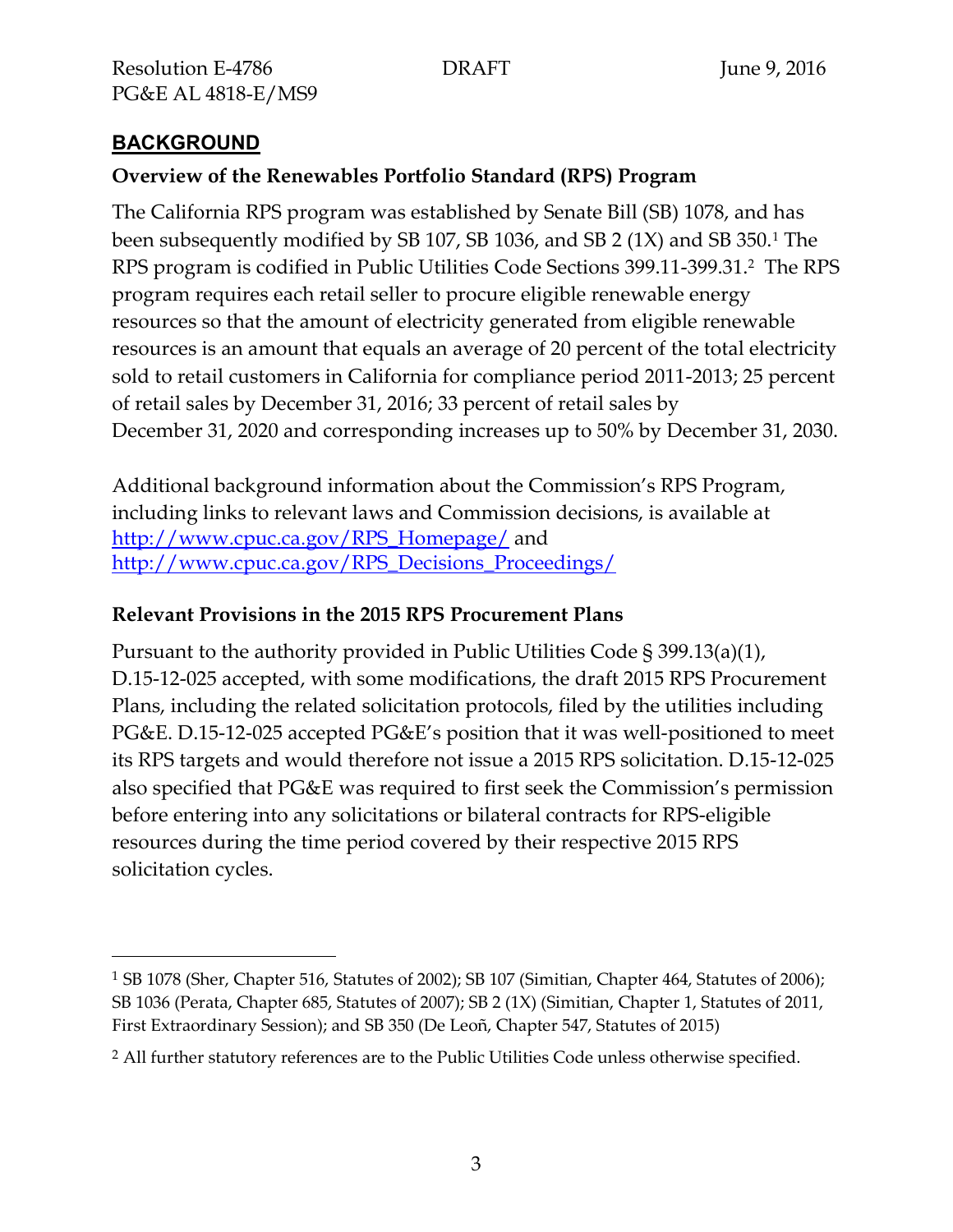$\overline{a}$ 

# **Overview of the Governor's Tree Mortality Emergency Proclamation**

Severe drought conditions and an epidemic infestation of bark beetles have caused tree mortality in several regions of California. On October 30, 2015, Governor Brown issued an Emergency Proclamation (Proclamation)<sup>3</sup> to protect public safety and property from falling dead trees and wildfire. Ordering Paragraph 1 of the Proclamation tasked the Department of Forestry and Fire Protection (CAL FIRE), the California Natural Resources Agency, Caltrans, and the California Energy Commission to immediately identify "high hazard zones for wildfire and falling trees" and ordered the California Public Utilities Commission (Commission) to take various measures to ensure that contracts with bioenergy facilities that receive feedstock from high hazard zones will be expedited.

#### **Provisions Permitting Bilateral Contracting in Response to Emergency**

On March 17, 2016, the Commission approved Energy Division's Resolution E-4770 addressing some of the Proclamation's directives to the Commission. In addition to directing new Renewable Auction Mechanism procurement of bioenergy from facilities processing high hazard zone fuel, E-4770 also lifted the prohibition in D.15-12-025 on bilateral RPS procurement for PG&E and for San Diego Gas & Electric Company; SCE already had permission. Specifically, E-4770 stated "To implement the Proclamation, it is essential that PG&E and SDG&E be allowed to enter into bilateral contracts to facilitate any potential contracts with existing forest bioenergy facilities receiving feedstock from high hazard zones. Therefore, PG&E and SDG&E are allowed to enter into bilateral contracts with existing forest bioenergy facilities receiving feedstock from high hazard zones during the duration of the 2015 RPS solicitation cycle."<sup>4</sup>

Pursuant to this provision, PG&E executed the Agreement on March 17, 2016.

<sup>3</sup> [https://www.gov.ca.gov/docs/10.30.15\\_Tree\\_Mortality\\_State\\_of\\_Emergency.pdf](https://www.gov.ca.gov/docs/10.30.15_Tree_Mortality_State_of_Emergency.pdf)

<sup>4</sup> Commission Resolution E-4770, pages 6-7. <http://docs.cpuc.ca.gov/PublishedDocs/Published/G000/M159/K652/159652363.PDF>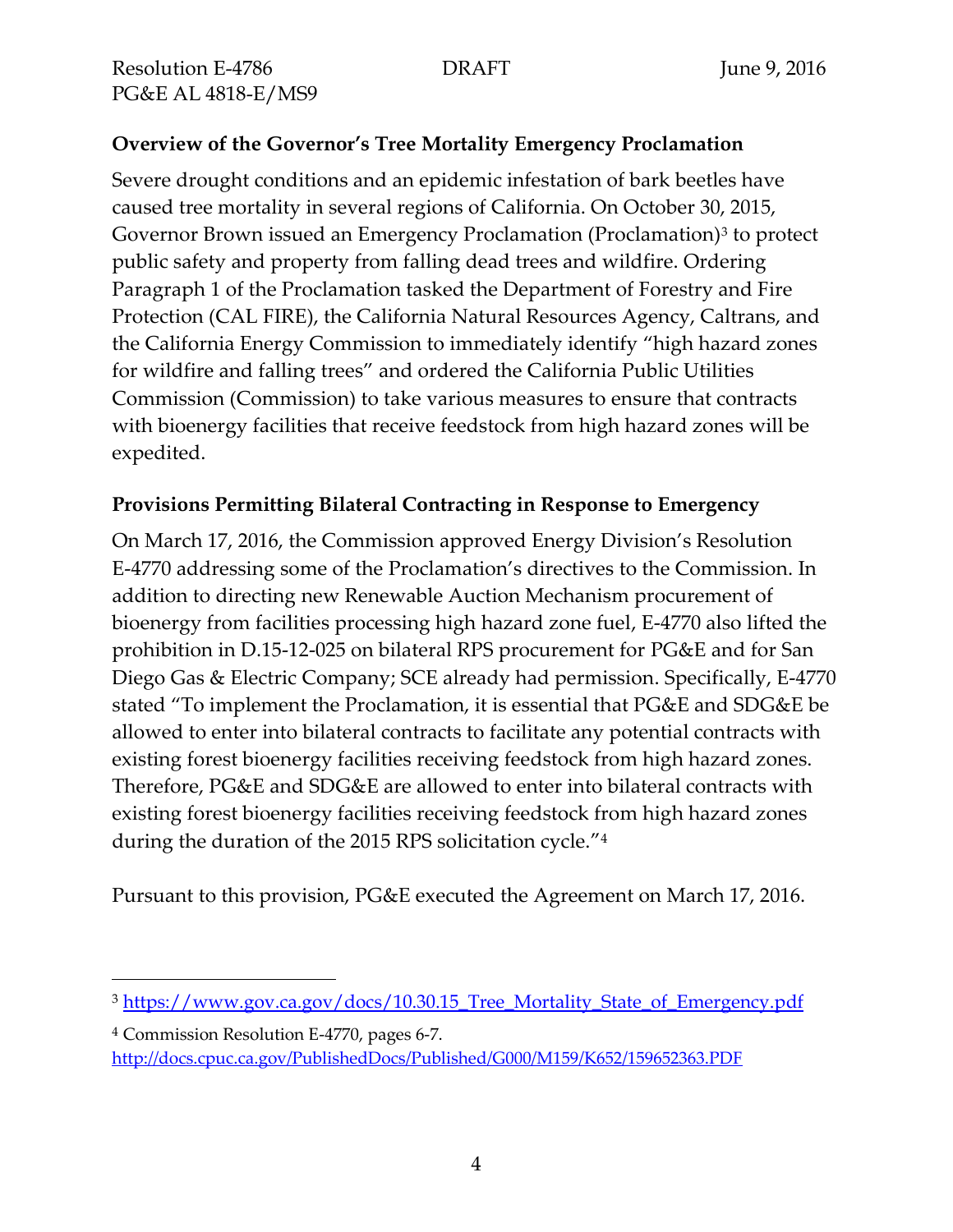# **NOTICE**

Notice of Advice Letter 4818-E was made by publication in the Commission's Daily Calendar. PG&E states that a copy of the Advice Letter was mailed and distributed in accordance with Section 3.14 of General Order 96-B.

# **PROTESTS**

Advice Letter 4818-E was not protested.

# **DISCUSSION**

**Pacific Gas and Electric Company (PG&E) requests approval of an amendment to its power purchase agreement with Sierra Pacific Industries (SPI).**

# **Overview of the Existing SPI PPA**

In July 2012, PG&E selected the most competitive shortlisted offers from its 2011 Renewables Portfolio Standards (RPS) bid solicitation for execution, including a bid from SPI. On August 9, 2012, PG&E and SPI executed a PPA, which PG&E filed via Advice Letter (AL) 4012-E on September 7, 2012 seeking Commission approval of the SPI PPA. Subsequently, PG&E filed supplemental AL 4102-E-A on September 17, 2013, seeking Commission approval of an amendment to the SPI PPA that transitioned four of the facilities from Qualifying Facility (QF) contracts to a single RPS contract, and added a new facility (Anderson II), which was built on the same site as a previous facility (Anderson I). The Commission approved the current SPI PPA, as amended on January 16, 2014, via Resolution E-4632.

The SPI PPA had an initial commercial operation date of September 9, 2015 and covers delivery from five existing biomass facilities (Burney, Lincoln, Quincy, Sonora, and Anderson II). These five existing biomass facilities (SPI facilities) are currently online and delivering under the PPA, which will expire in 2035. In aggregate, over the 20-year term the PPA provides 58 MW of contract capacity and approximately 294 gigawatt-hours (GWh) of RPS-eligible generation annually in contract years 1 and 2, 322 GWh/year in contract year 3, and 406 GWh/year in contract years 4-20. A summary of the SPI PPA is provided in Confidential Appendix C.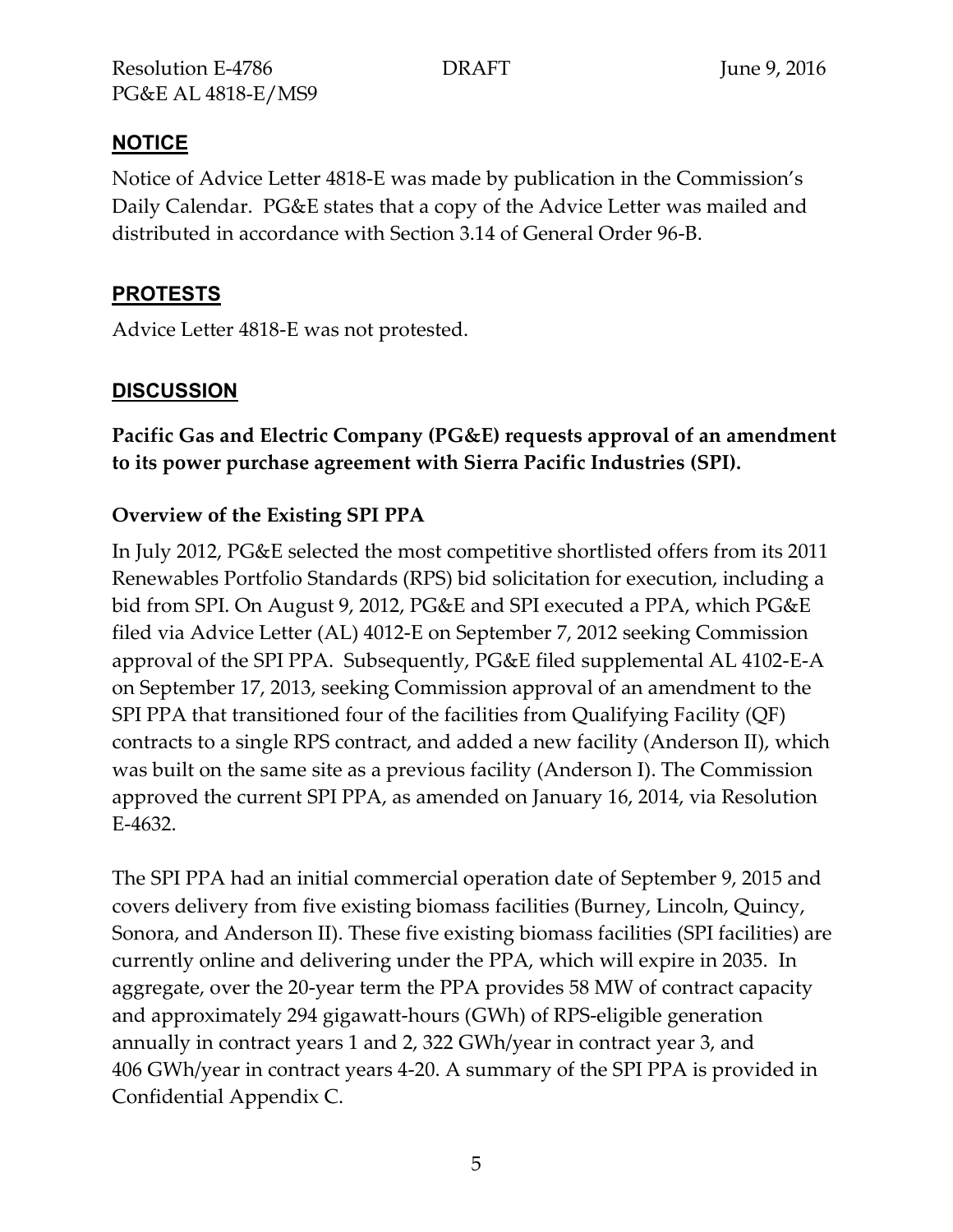#### **Overview of the Letter Agreement**

To respond in part to the Governor's Proclamation, PG&E executed the instant Agreement amending the SPI PPA. The Agreement filed in AL 4818-E amends the PPA to provide a wood tolling agreement whereby PG&E or its designee will deliver forest biomass fuel to the SPI facilities at no cost, and buy the electricity generated from that fuel that is incremental to the power contracted for under the PPA. The Agreement does not *mandate* incremental generation or fuel deliveries. The price for incremental generation is confidential. The Agreement per year terms limit maximum fuel deliveries at 205,800 bone dry tons (BDT) split across the SPI facilities; with a contracted conversion rate of 1.1 BDT per megawatt-hour (MWh), this limits maximum incremental power deliveries under the Agreement to about 187 GWh annually.

Fuel deliveries under the Agreement will begin no earlier than the first day of the first month following Commission approval of AL 4818-E. The Agreement will expire on September 8, 2019. The Agreement does not add capacity; it utilizes the SPI facilities' existing excess generation capacity. It does not cover the cost of the incremental delivered fuel, nor is SPI paying for the fuel. The Agreement contains multiple terms and provisions limiting generation and fuel deliveries, to ensure that power produced under the Agreement is incremental to that which is governed by the underlying long term SPI PPA. These include provisions for verifying and coordinating fuel deliveries and structuring incremental generation.

See Confidential Appendix A for additional detail on the Agreement.

#### **PG&E requests that the Commission issue a resolution that:**

- 1. Approves the Letter Agreement in its entirety, including payments to be made by PG&E pursuant to the Letter Agreement, subject to the Commission's review of PG&E's administration of the Letter Agreement.
- 2. Finds that any procurement pursuant to the Letter Agreement is procurement from eligible renewable energy resources for purposes of determining PG&E's compliance with any obligation that it may have to procure eligible renewable energy resources pursuant to the California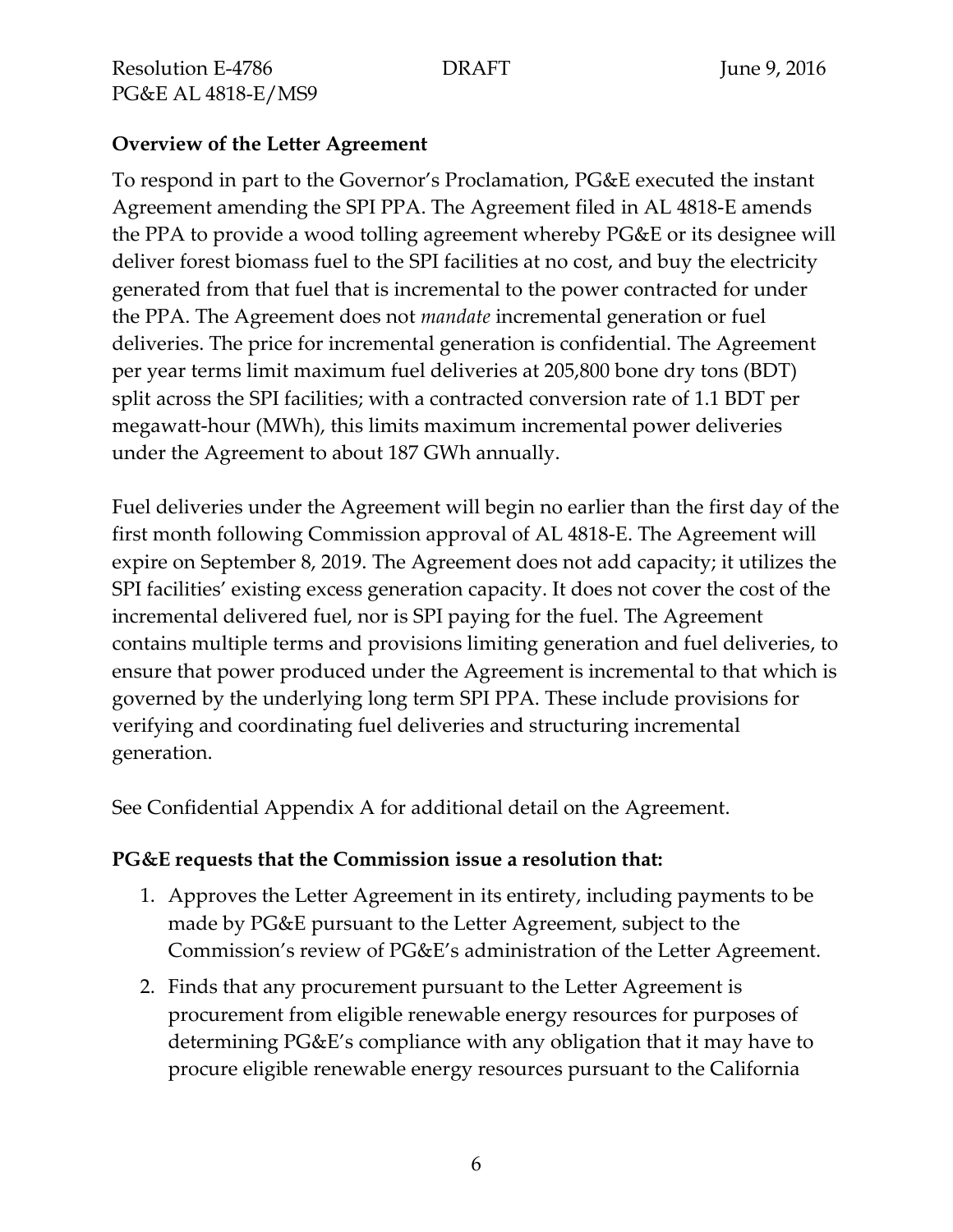RPS (Public Utilities Code Section 399.11 et seq.), D. 11-12-020 and D.11-12-052, or other applicable law.

- 3. Finds that all procurement and administrative costs, as provided by Public Utilities Code section 399.13(g), associated with the Letter Agreement shall be recovered in rates.
- 4. Adopts the following finding of fact and conclusion of law in support of CPUC Approval:
	- a. The Letter Agreement is consistent with PG&E's 2015 RPS procurement plan.
	- b. The terms of the Letter Agreement, including the price of delivered energy, are reasonable.
- 5. Adopts the following findings of fact and conclusions of law in support of cost recovery for the Letter Agreement and PG&E's provision of fuel to SPI pursuant to the Letter Agreement:
	- a. The utility's payments to SPI under the Letter Agreement shall be recovered through PG&E's Energy Resource Recovery Account.
	- b. The utility should take practicable measures to support the response to the Governor's October 30, 2015, Emergency Proclamation on Tree Mortality, including by removing dead and dying trees and harvesting, chipping, and transporting wood debris to biomass facilities.
	- c. The utility's incremental costs to remove dead and dying trees and harvest, chip, and deliver wood fuel to biomass facilities, including to SPI pursuant to the Letter Agreement, shall be recovered through a Catastrophic Events Memorandum Account (CEMA), though the Commission may analyze these costs to determine if they are truly incremental and reasonable and do not constitute double-counting.
- 6. Adopts the following findings with respect to resource compliance with the EPS adopted in R.06-04-009:
	- a. The Letter Agreement is pre-approved as meeting the EPS because it is for an existing biomass facility covered by Conclusion of Law 35(d) of D.07-01-039.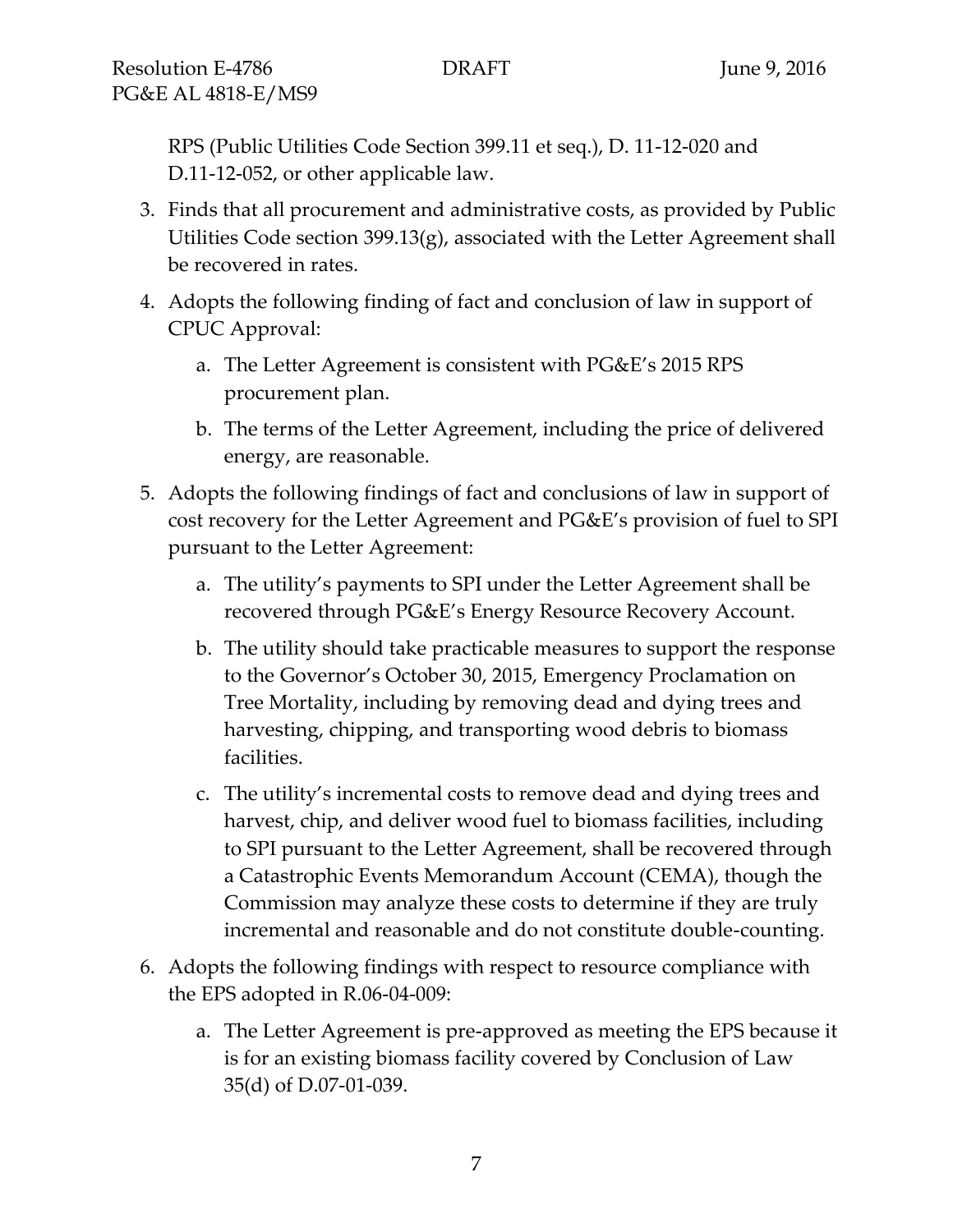- 7. Adopts a finding of fact and conclusion of law that deliveries from the Letter Agreement shall be categorized as procurement under the portfolio content category specified in Section 399.16(b)(1)(A), subject to the Commission's after-the-fact verification that all applicable criteria have been met.
- 8. Adopts a finding that Incremental Product, as defined in the Letter Agreement, will not be deducted from excess generation in any Renewables Portfolio Standard compliance period pursuant to California Public Utilities Code Section 399.13(a)(4)(B) and CPUC decisions implementing that statutory provision.

#### **Energy Division Evaluated the Letter Agreement on the following criteria:**

- RPS Portfolio Need and Consistency with PG&E's 2015 RPS Procurement Plan
- Consistency with Least-Cost Best-Fit Requirements
- Price Reasonableness and Value
- Compliance with Bilateral Contracting Requirements
- Independent Evaluator (IE) Report
- Consistency with RPS Standard Terms and Conditions
- Consistency with Portfolio Content Categories Requirements
- Consistency with Long-Term Contracting Requirement
- Procurement Review Group Participation
- Compliance with the Interim Greenhouse Gas Emissions Performance Standard
- Project Viability Assessment and Development Status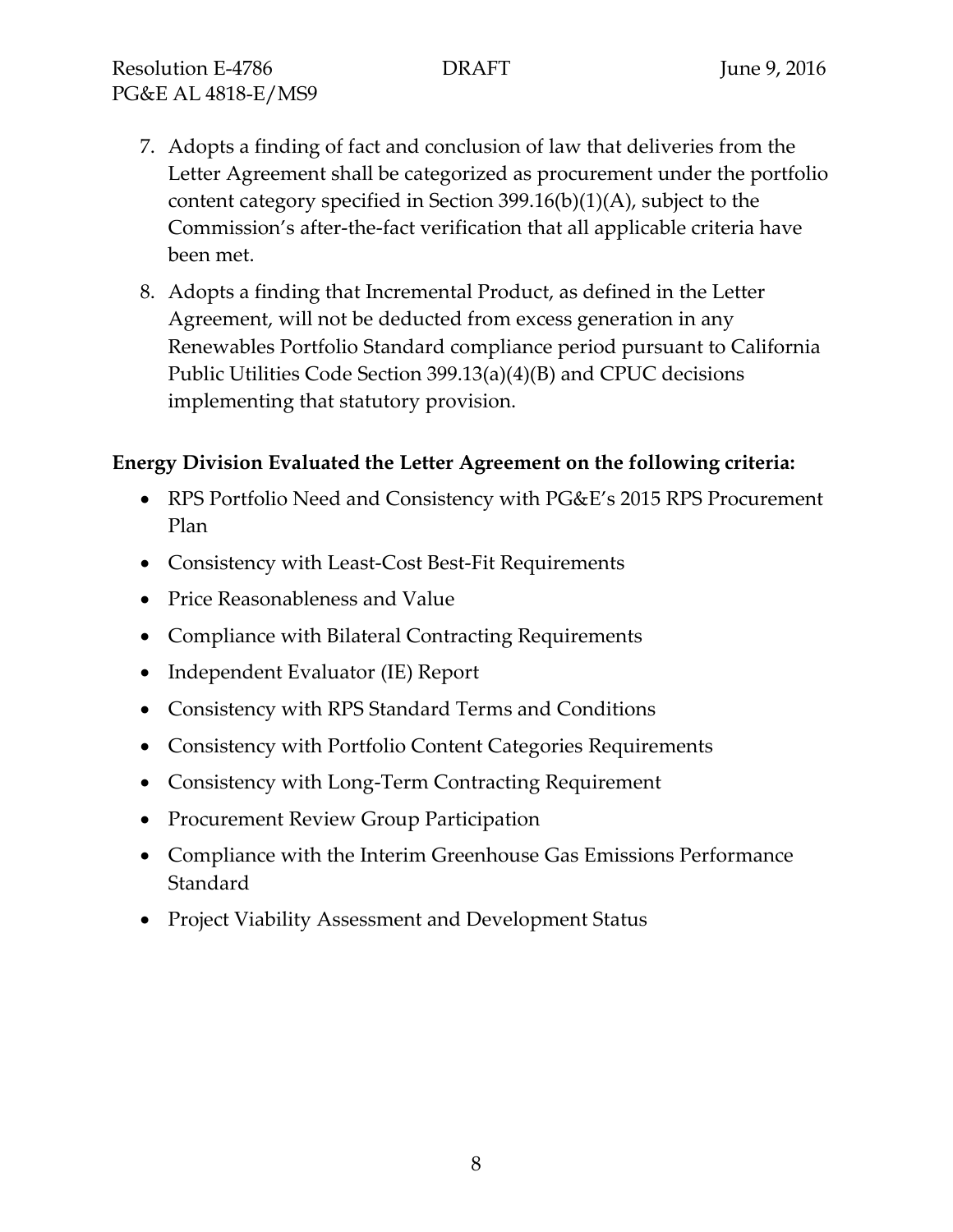#### **RPS Portfolio Need and Consistency with PG&E's 2015 RPS Procurement Plan**

California's RPS statute requires the Commission to direct each utility to prepare an annual RPS Procurement Plan (Plan) and then review and accept, modify, or reject the Plan prior to the commencement of a utility's annual RPS solicitation. 5 The Commission must then accept or reject proposed a PPA based on its consistency with the utility's approved Plan. PG&E's 2015 RPS Procurement Plan was approved in D.15-12-025.

A range of unique circumstances characterize this Agreement. It is the first wood tolling agreement between PG&E and a bioenergy facility. It is also the result of bilateral procurement specifically permitted to respond to an Emergency Proclamation. Although PG&E had not anticipated a need for bilateral RPS procurement in the 2015 RPS Plan period, the Commission provided authorization in E-4770 for this type of procurement pursuant to the Proclamation and expressly to remove a barrier to potential expedited actions that could implement the Proclamation. Thus, despite the fact that PG&E expects to meet its Compliance Period (CP) 2 and 3 RPS procurement requirements, PG&E executed the Agreement under the auspices of the Emergency Proclamation and with the expectation that it could "bank" the Renewable Energy Credits (REC)s associated with the resulting incremental generation. Additionally, the Agreement is consistent with the long term strategy identified in PG&E's 2015 RPS Plan of conducting incremental procurement and of developing a bank of surplus procurement to manage risks at reasonable cost. Lastly, the Agreement supports the State's goal of meeting 20% of renewable needs with bioenergy under Executive Order S-06-06.

In light of these facts, the Agreement is consistent with PG&E's 2015 RPS Procurement Plan as approved in D.15-12-025, and per the bilateral contracting authorization in E-4770.

 $\overline{a}$ 

<sup>5</sup> Pub. Util. Code, § 399.14.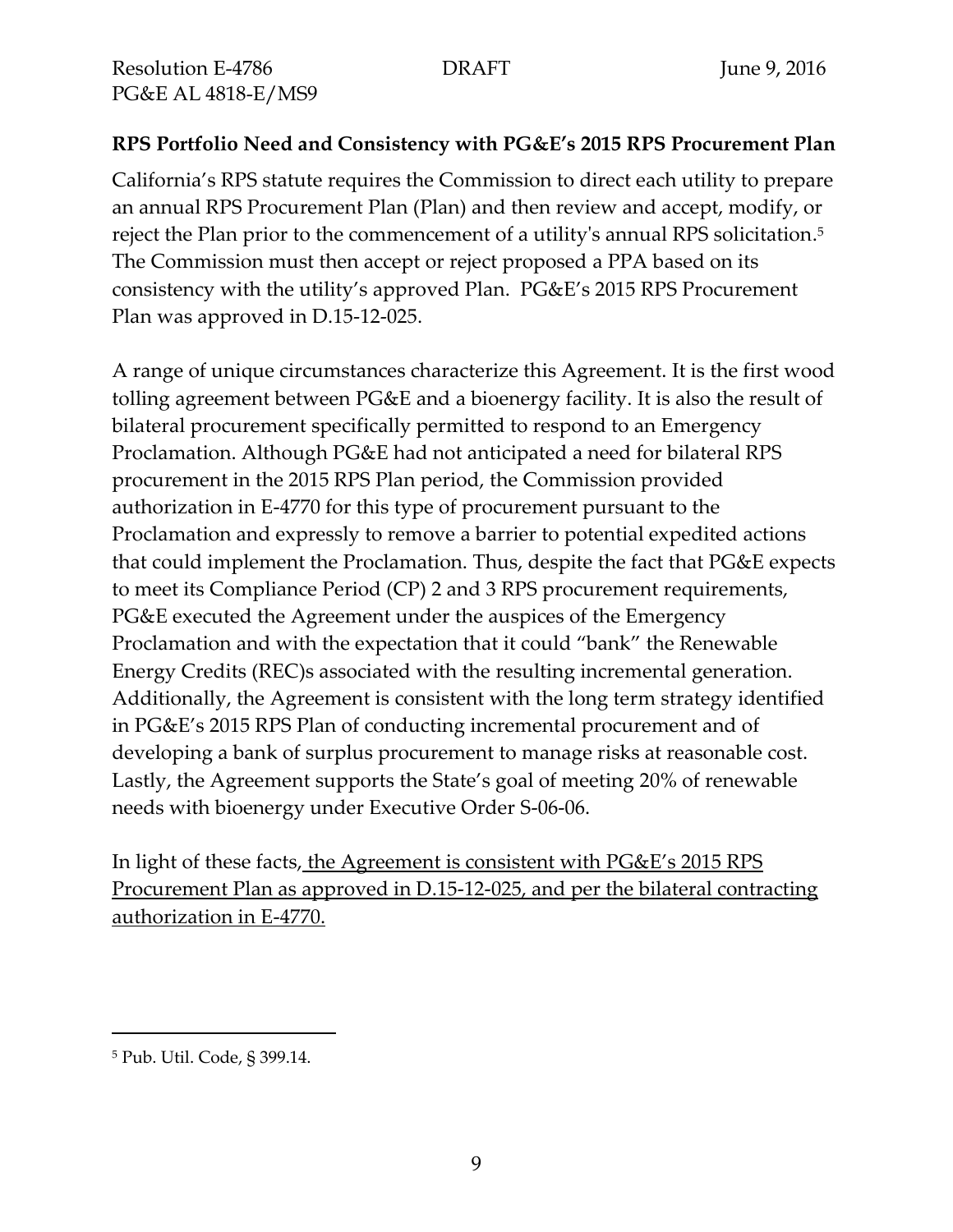# **Consistency with PG&E's Least-Cost Best-Fit (LCBF) Requirements**

The basic components of PG&E's LCBF evaluation and selection criteria and process for RPS PPAs were established in the Commission's LCBF Decisions D.03-06-071 and D.04-07-029. Consistent with these decisions, PG&E's process for selecting LCBF RPS resources focuses on five primary areas:

- 1. Market Valuation
- 2. Portfolio Fit
- 3. Project Viability
- 4. RPS Goals
- 5. Transmission

In AL 4818, PG&E evaluated the reasonableness of the Agreement against its most recent renewable energy solicitations, and against a range of other transactions or procurement alternatives such as the average levelized post-TOD Renewable Auction Mechanism (RAM) 5 bid price from biomass resources. (See Confidential Appendix A for more detail.) The Agreement ranked favorably compared to this other procurement. PG&E also considered additional qualitative factors specific to the Agreement such as the SPI facilities' ability to accept fuel as-available, their online status, and available excess capacity.

PG&E adequately examined the reasonableness of the Agreement utilizing its LCBF methodology that was in place during the time that the Agreement was being negotiated and executed.

# **Price Reasonableness and Value**

 $\overline{a}$ 

PG&E evaluated the attributes of the Agreement both quantitatively and qualitatively to determine its net market value (NMV) 6 , and then applied a

<sup>6</sup> The NMV is a standardized valuation metric used by the IOUs to calculate the overall costs and benefits of an RPS Project. The NMV calculation was standardized by the Commission in D.12-11-016.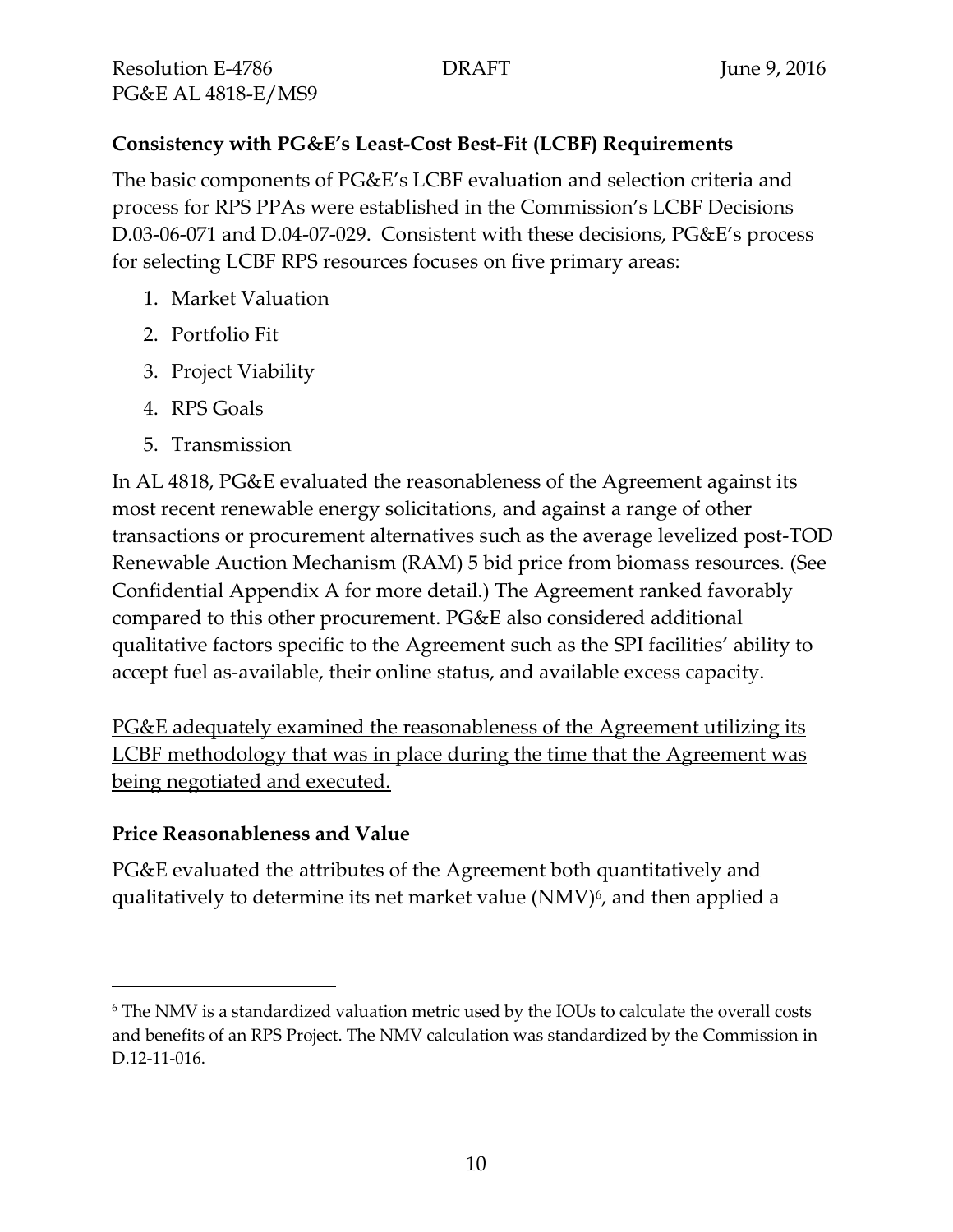secondary ranking using portfolio adjusted value (PAV)<sup>7</sup> . The Agreement compared favorably against other alternatives based on price, non-price factors and portfolio fit using both the NMV and PAV methodologies. See Confidential Appendix A for a price and value comparison of the Agreement.

Despite the lack of recently-executed bilateral wood tolling contracts with which to directly compare it, the price of the Agreement is reasonable, particularly in the context of a response to a state of emergency.

The price and net market value of the Agreement are reasonable. Cost recovery for the Agreement amending the PPA between PG&E and Sierra Pacific Industries is approved. PG&E shall recover the costs of the Agreement in rates.

# **Compliance with Bilateral Contracting Requirements**

The Commission provided guidelines for bilateral RPS contracting in D.06-10-019 and D.03-06-071, requiring the following: 1) bilateral contracts should be filed via Advice Letter, 2) bilateral contracts should be longer than one month in duration, 3) the contract should not receive above-market funds, and 4) the contract is deemed reasonable by the Commission. Subsequently, D.09-06-050 stated that bilateral contracts should be subject to the same standards as contracts resulting from solicitations.

# The Agreement meets requirements applicable to bilateral contracting.

# **Independent Evaluator (IE) Report**

 $\overline{a}$ 

The Independent Evaluator, Arroyo Seco Consulting (Arroyo), evaluated the Agreement. Arroyo states that it is "not aware of any comparable biomass transaction" akin to this wood tolling agreement, and because PG&E did not hold a 2015 RPS solicitation, the most recent comparable indications of market pricing would be its RAM 5 solicitation. However, both the RAM auctions and

 $^7$  The Portfolio Adjusted Value methodology uses the Net Market Value results as an initial valuation and then makes additional adjustments that take into account the impact a transaction will have on PG&E's portfolio, many of which are elements of portfolio fit.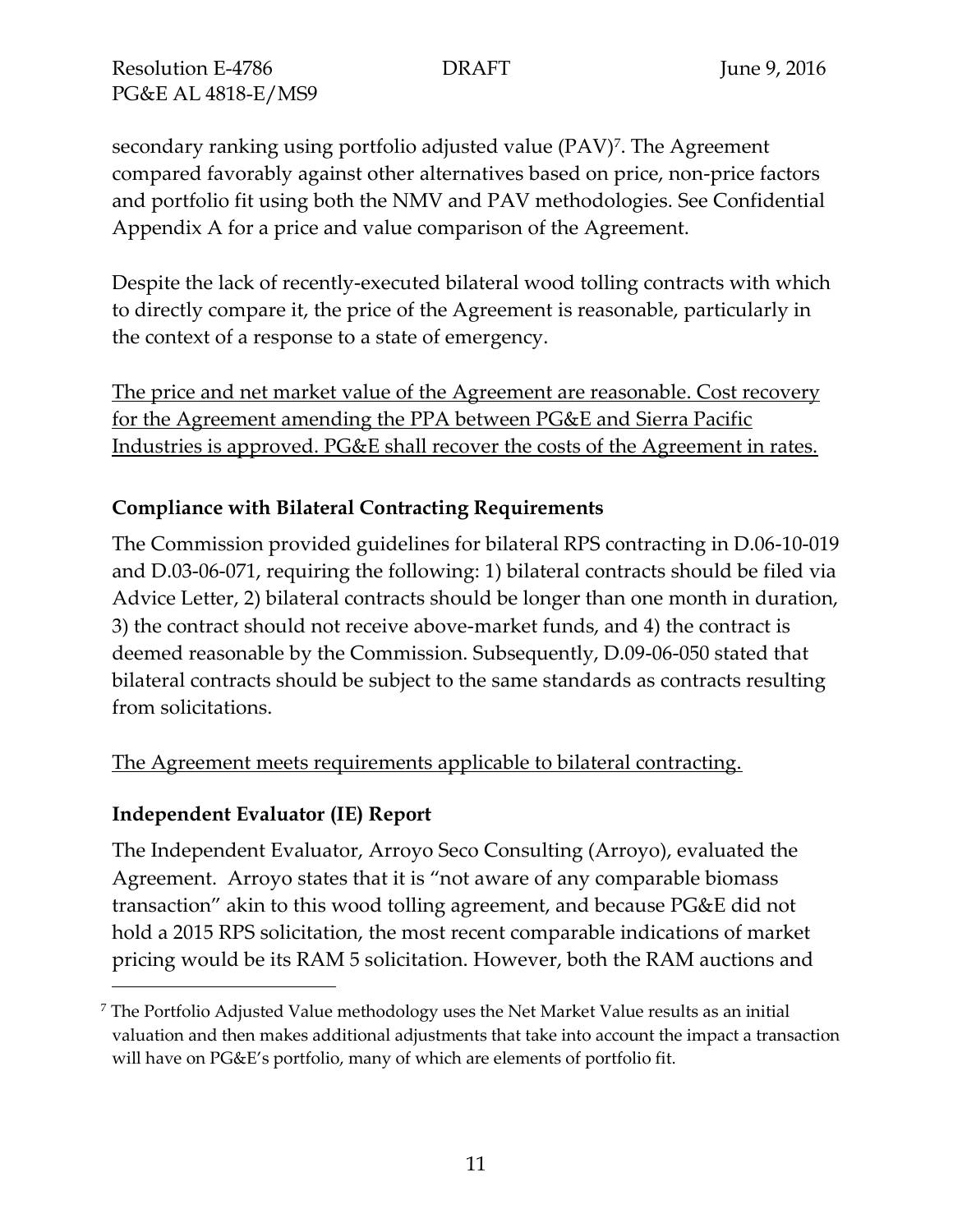the RPS solicitations required terms of ten years or more, and Arroyo does not consider pricing therein to be directly comparable to an incremental energy amendment with a term of less than four years. However, Arroyo does estimate the expected non-renewable energy prices over the Agreement term plus the expected price of Portfolio Content Category (PCC) 1 RECs to compare with the incremental Agreement cost. It also evaluates the potential costs to ratepayers of PG&E's fuel delivery operations to supply the incremental fuel, but concludes that the uncertainty is too great to estimate them.

Arroyo's finds the Agreement qualitatively ranks low in portfolio fit, due to PG&E's lack of immediate need for RPS procurement. Also, Arroyo states that adding generation to SPI's profile "will make it flatter and more baseload-like, whereas PG&E needs more flexible resources to deal with periods of overgeneration and negative market prices." These are relevant considerations in the procurement of additional biomass resources; the as-available and scheduling terms of this Agreement, in whole light of the current situation in which it was executed, balance these specific concerns.

Arroyo further evaluates the Agreement's consistency with RPS goals and PG&E's RPS plan, overall portfolio fit, viability, and overall merit. See Confidential Appendix B for more details.

Consistent with D.06-05-039, an independent evaluator oversaw PG&E's negotiations with Sierra Pacific Industries and compared the costs, value and viability of the Agreement against peer groups consisting of alternative competing proposals currently or recently available to PG&E.

The independent evaluator recommends that the Commission approve the SPI PPA.

#### **Consistency with RPS Standard Terms and Conditions**

The Commission adopted a set of standard terms and conditions (STCs) required in RPS contracts, four of which are considered "non-modifiable." The STCs were compiled in D.08-04-009 and subsequently amended in D.08-08-028. More recently in D.10-03-021, as modified by D.11-01-025, the Commission further refined these STCs.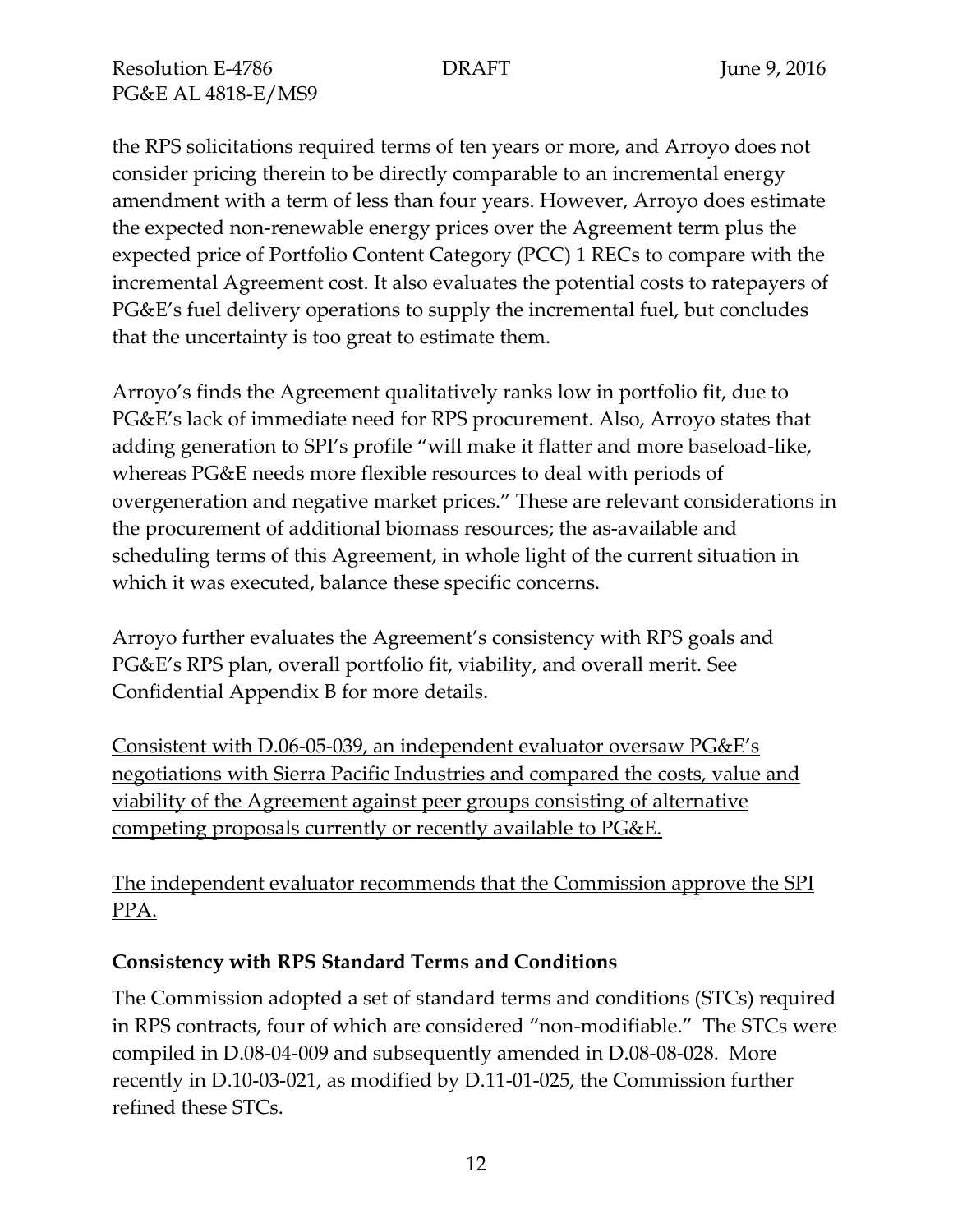The existing SPI PPA includes, and the Agreement does not modify, the Commission-adopted RPS "non-modifiable" standard terms and conditions, as set forth in D.08-04-009, D.08-08-028, and D.10-03-021, as modified by D.11-01-025.

#### **Consistency with Portfolio Content Category Requirements**

In D.11-12-052, the Commission defined and implemented portfolio content categories for the RPS program and authorized the Director of Energy Division to require the investor-owned utilities to provide information regarding the proposed contract's portfolio content category classification in each advice letter seeking Commission approval of an RPS contract. The purpose of the information is to allow the Commission to evaluate the claimed portfolio content category of the proposed RPS PPA and the risks and value to ratepayers if the proposed PPA ultimately results in renewable energy credits in another portfolio content category.

In AL 4818-E, PG&E claims that the incremental product procured pursuant to the Agreement will be classified as Portfolio Content Category 1. To support its claim, PG&E asserts that the existing, underlying SPI PPA requires SPI to provide both the energy and renewable energy credits associated with generation from the PPA. PG&E also states in AL 4818-E that the facilities have their first point of interconnection with the California Independent System Operator (CAISO), a California balancing authority.

Consistent with D.11-12-052, PG&E provided information in AL 4818-E regarding the expected portfolio content category classification of the renewable energy credits to be procured pursuant to the Agreement.

In this resolution, the Commission makes no upfront determination regarding the Agreement's portfolio content category classification. The RPS contract evaluation process is separate from the RPS compliance and portfolio content category classification process, which requires consideration of several factors based on various showings in a compliance filing. Thus, making a portfolio content category classification determination in this resolution regarding the procurement considered herein is not appropriate. PG&E should incorporate the procurement resulting from the Agreement and all applicable supporting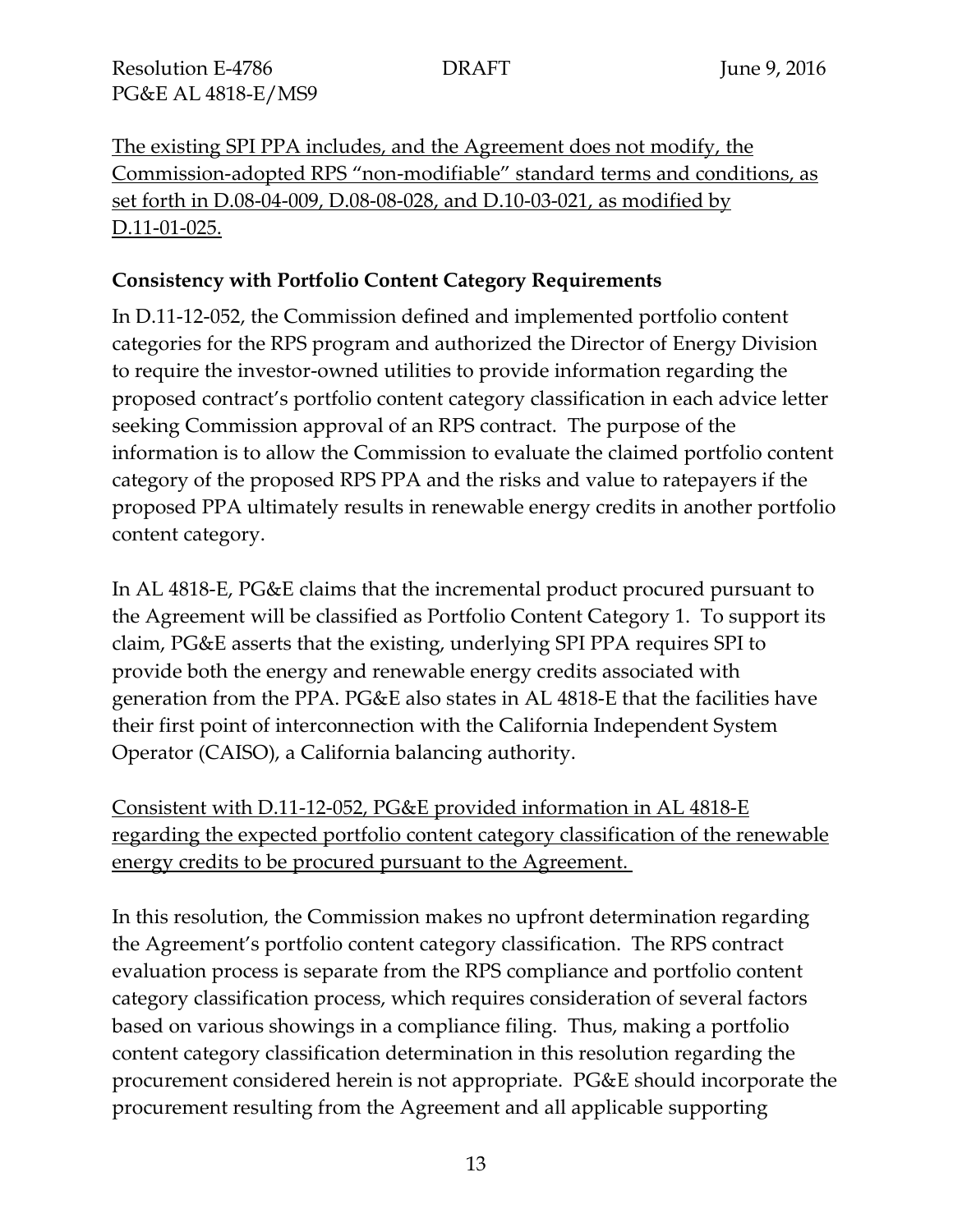documentation to demonstrate portfolio content category classification in the appropriate compliance showing(s) consistent with all applicable RPS program rules.

### **Consistency with Long-Term Contracting Requirement**

In D.12-06-038, the Commission established a long-term contracting requirement that must be met in order for retail sellers to count RPS procurement from contracts less than 10 years in duration for compliance with the RPS program. $^8$ In order for the procurement from any short-term contract(s) signed after June 1, 2010 to count for RPS compliance, the retail seller must execute long-term contract(s) in the same compliance period in which the short-term contract(s) is signed. The volume of expected generation in the long-term contract(s) must be sufficient to cover the volume of generation from the short-term contract(s).<sup>9</sup> The Commission found in Resolution E-4632 that the SPI PPA was greater than ten years in length, and thus determined the SPI PPA counted towards these long-term contracting requirements in the period in which it was executed.

As an amendment to the existing long term PPA with SPI, the Agreement does not alter or modify the Commission's previous determination of the PPA's compliance with long-term contracting requirements.

# **Procurement Review Group Participation**

 $\overline{a}$ 

The Procurement Review Group (PRG) process was initially established in D.02-08-071 to review and assess the details of the investor-owned utilities' overall procurement strategy, solicitations, specific proposed procurement contracts and other procurement processes prior to submitting filings to the

<sup>&</sup>lt;sup>8</sup> For the purposes of the long-term contracting requirement, contracts of less than 10 years duration are considered "short-term" contracts. (D.12-06-038).

<sup>9</sup> Pursuant to D.12-06-038, the methodology setting the long-term contracting requirement is: 0.25% of Total Retail Sales in 2010 for the first compliance period; 0.25% of Total Retail Sales in 2011-2013 for the second compliance period; and 0.25% of Total Retail Sales in 2014-2016 for the third compliance period.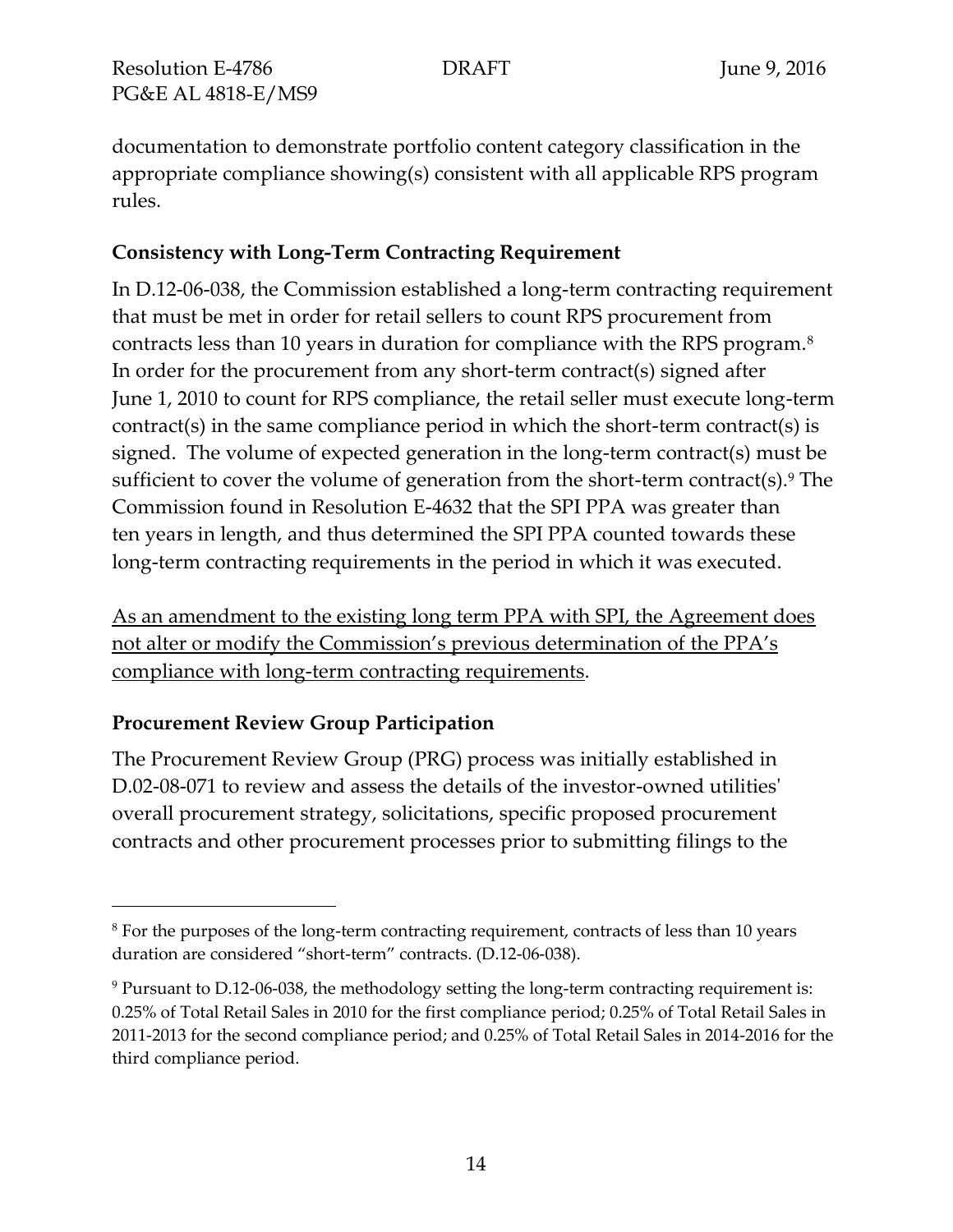Commission as a mechanism for procurement review by non-market participants.

According to PG&E, participants in its PRG included representatives from the Commission's Energy Division and the Office of Ratepayer Advocates, Coalition of California Utility Employees (CUE), Coast Economic Consulting, The Utility Reform Network (TURN), Union of Concerned Scientists, and Woodruff Expert Services (representing TURN). The Agreement was presented to the PRG on February 10, 2016.

Pursuant to D.02-08-071, PG&E complied with the Commission's rules for involving the Procurement Review Group in its execution of the Agreement.

#### **Compliance with the Interim Greenhouse Gas Emissions Performance Standard (EPS)**

California Public Utilities Code Sections 8340 and 8341 require the Commission to consider emissions associated with new long-term (five years or greater) PPAs procured on behalf of California ratepayers.

D.07-01-039 adopted an interim EPS that establishes an emission rate for obligated facilities at levels no greater than the GHG emissions of a combinedcycle gas turbine power plant. The EPS applies to all energy PPAs for baseload generation that are at least five years in duration. $^{10}$  Generating facilities using certain renewable resources, including biomass, are deemed compliant with the EPS.<sup>11</sup>

The SPI PPA consists of five biomass generating facilities as identified to be preapproved as EPS-compliant in D.07-01-039. The Commission found in E-4632 that the SPI PPA was pre-approved as meeting the EPS as the SPI facilities are

 $\overline{a}$ 

<sup>10</sup> **"**Baseload generation**"** is electricity generation at a power plant "designed and intended to provide electricity at an annualized plant capacity factor of at least 60%." Pub. Util. Code § 8340(a).

<sup>11</sup> D.07-01-039, Conclusion of Law 35(d), p. 269.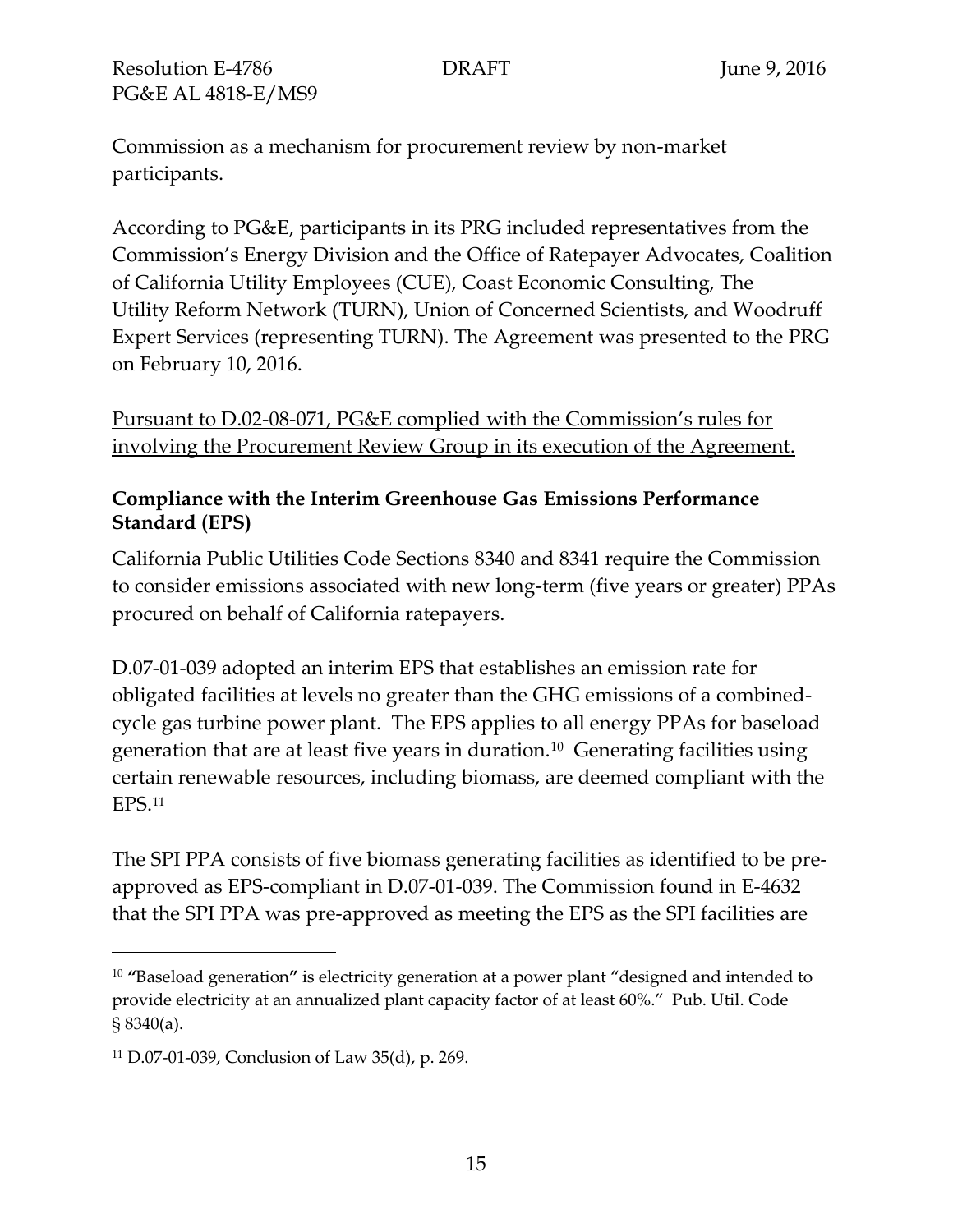"generating biomass facility[ies] covered by Conclusion of Law 35(d) of D.07-01-039." The Agreement does not alter these determining factors.

### As an amendment to the EPS-compliant SPI PPA, the Agreement meets EPS.

### **Project Viability Assessment and Development Status**

The Burney, Lincoln, Quincy, Anderson II, and Sonora facilities (SPI facilities) are fully developed and operational, and SPI has full site control. SPI has extensive ownership and operational experience. The SPI facilities are permitted and interconnected. The facilities use primarily processing waste from on-site saw mills as the fuel source for their generation under the existing PPA. Arroyo scored the Agreement as having a Project Viability score of 100, using the calculator developed by Energy Division. From a technical and contractual standpoint, the Agreement is highly viable.

Arroyo identified factors that may impact the viability of the fuel stream under the Agreement. These include logistical challenges PG&E or its contractors may face identifying, collecting, and delivering forest fuel, especially because tracking and documenting the use of high hazard zone (HHZ) fuel may be complex. Arroyo notes that harvesting and transporting this fuel to the SPI facilities may be non-economic because HHZ locations may be scattered and remote.

The Commission acknowledges potential fuel source complexities, but expects PG&E to treat them as coordination challenges with practical solutions, not as insurmountable barriers to fulfilling its fuel delivery role under the Agreement. PG&E does have the administrative responsibility of adequately identifying, processing, and delivering fuel for the Agreement to produce benefits. The various working groups of the Governor's Tree Mortality Task Force are developing fuel gathering and storage guidelines and working to mobilize and coordinate HHZ fuel removal. PG&E should continue to coordinate with these efforts, and commit fully to all efforts that are consistent with its vegetation management responsibilities and directives under the Proclamation. To the greatest extent reasonable, PG&E should focus on the most hazardous fuel as well as on areas where partnerships with local governments, state agencies, and others permit greater efficiency, lower costs, and higher volumes of fuel removal.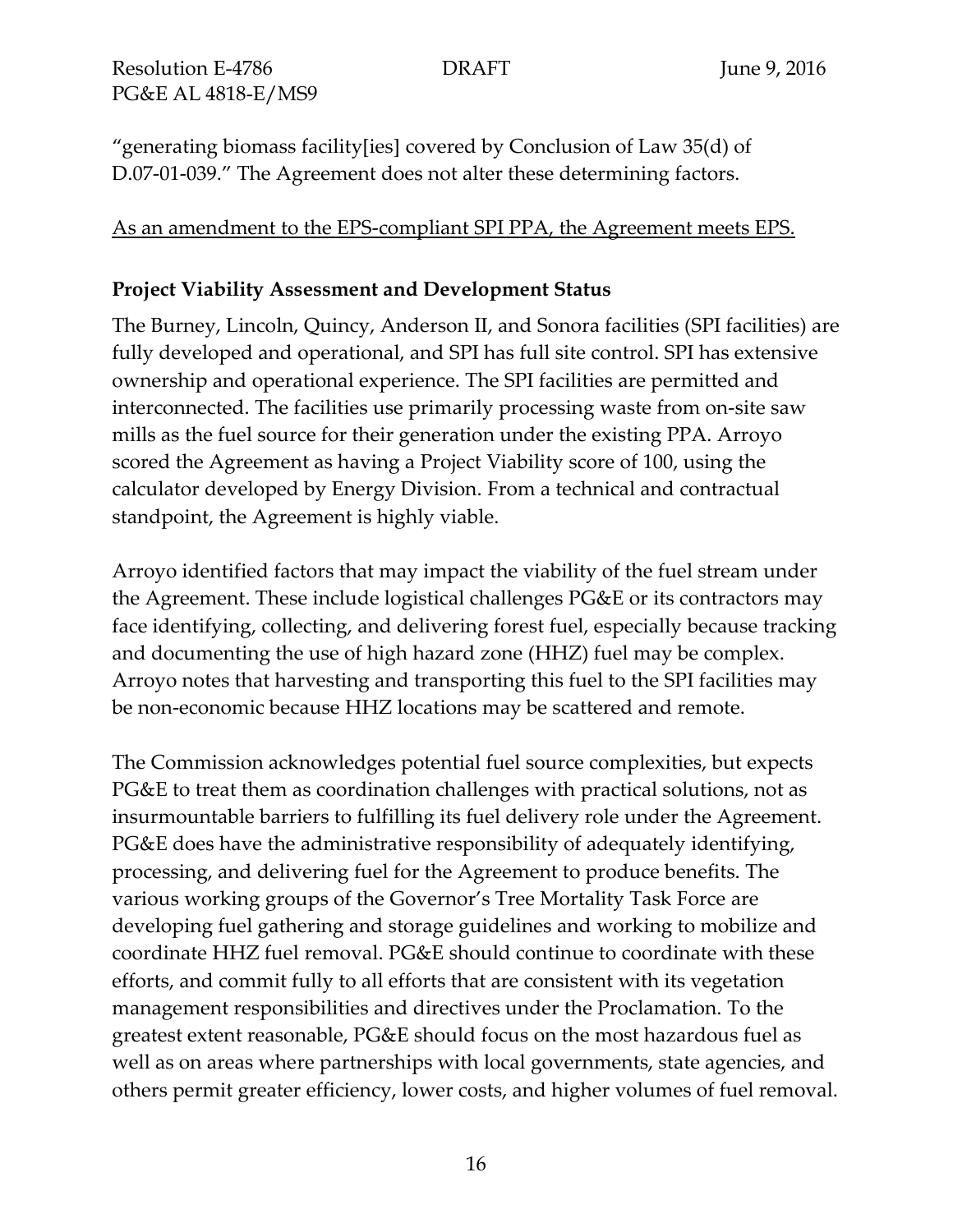While the Agreement does not mandate that all incremental fuel will be from HHZs, PG&E is reminded that the Agreement is justified in part due to its responsiveness to the Emergency Proclamation. The HHZs as designated pursuant to the Proclamation<sup>12</sup> are sufficiently broad, yet are specific to the types of areas where PG&E is likely be removing fuel. HHZs have two Tiers: Tier 1 designates areas of elevated tree mortality within 200 feet of structures, utility infrastructure, and other resources. In other words, Tier 1 appears to align completely with vegetation management work PG&E may conduct. (Tier 2 designates broader (to watershed levels) areas at indirect elevated risk.) Additionally, the Agreement's as-available fuel delivery terms –and the lack of any mandated level of incremental generation—sufficiently account for the unpredictability in fuel supply.

Confidential Appendix A includes additional discussion about other confidential viability considerations.

It is reasonable to expect PG&E and SPI will meet the terms and conditions of the Agreement.

# **Recovery under the Catastrophic Event Memorandum Account**

While the Agreement does not mandate that PG&E will only provide hazardous or HHZ fuel, PG&E states it expects to seek recovery for its incremental fuel costs under the Agreement via its Catastrophic Event Memorandum Account (CEMA). This is appropriate for incremental fuel costs related to hazardous or HHZ fuel. Costs related to forest fuel that is a product of non-incremental vegetation management and is not related to emergency conditions should not be booked to CEMA.

PG&E should seek recovery of the costs of its incremental, qualifying activities removing, harvesting, chipping, and delivering wood fuel to biomass facilities

 $\overline{a}$ <sup>12</sup> See formal designation letter on the Tree Mortality Task Force website at [http://www.fire.ca.gov/treetaskforce/downloads/HHZ\\_ltr\\_to\\_CPUC\\_President\\_Picker.](http://www.fire.ca.gov/treetaskforce/downloads/HHZ_ltr_to_CPUC_President_Picker.pdf) [pdf](http://www.fire.ca.gov/treetaskforce/downloads/HHZ_ltr_to_CPUC_President_Picker.pdf)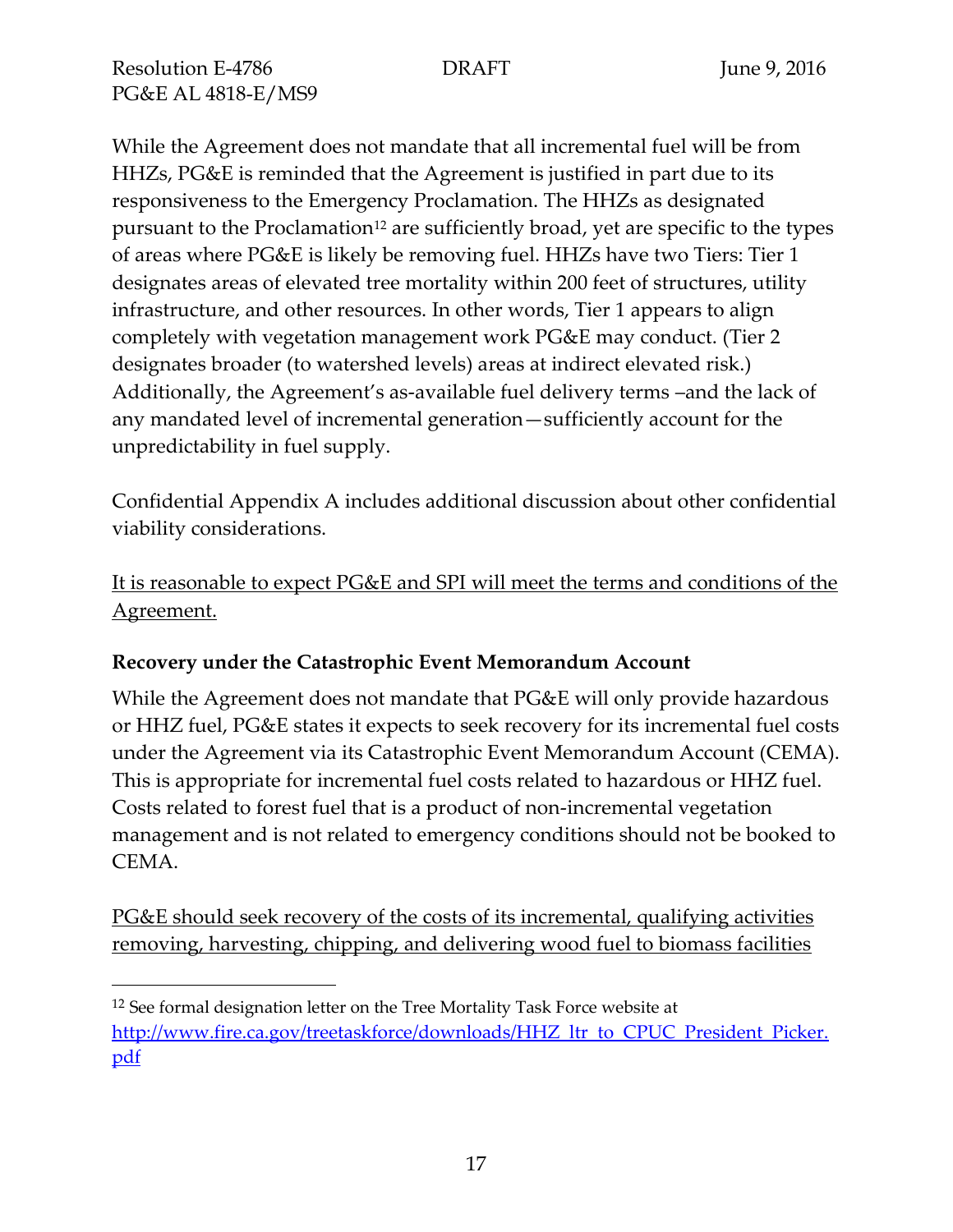through its Catastrophic Events Memorandum Account. Any cost recovery requests therein will be subject to Commission review.

#### **Safety Considerations**

California Public Utilities Code Section 451 requires that every public utility maintain adequate, efficient, just, and reasonable service, instrumentalities, equipment and facilities to ensure the safety, health, and comfort of the public. Under the terms of the existing SPI PPA, SPI is required to abide with all applicable requirements of law related to the construction, ownership, operation, maintenance, and decommissioning of the facilities. The Agreement does not modify these terms. Based on the information before us, the amendment does not appear to result in any adverse safety impacts on the facilities or operations of PG&E. Further, PG&E's obligation to comply with Public Utilities Code Section 451 continues to apply. Lastly, PG&E's contracting practices for performing work pursuant to this Resolution must comply with the Contractor Safety Standard approved by the Commission in D.15-07-014.

# **RPS Eligibility and CPUC Approval**

Pursuant to Public Utilities Code Section 399.13, the CEC certifies eligible renewable energy resources. Generation from a resource that is not CECcertified cannot be used to meet RPS requirements. To ensure that only CECcertified energy is procured under a Commission-approved RPS PPA, the Commission has required standard and non-modifiable "eligibility" language in all RPS PPAs. That language requires a seller to warrant that the project qualifies and is certified by the CEC as an "Eligible Renewable Energy Resource," that the project's output delivered to the buyer qualifies under the requirements of the California RPS, and that the seller uses commercially reasonable efforts to maintain eligibility should there be a change in law affecting eligibility.<sup>13</sup>

The Commission requires a standard and non-modifiable clause in all RPS PPAs that requires "CPUC Approval" of a PPA to include an explicit finding that "any procurement pursuant to this Agreement is procurement from an eligible

 $\overline{a}$ 

<sup>13</sup> *See, e.g.* D.08-04-009 at Appendix A, STC 6, Eligibility.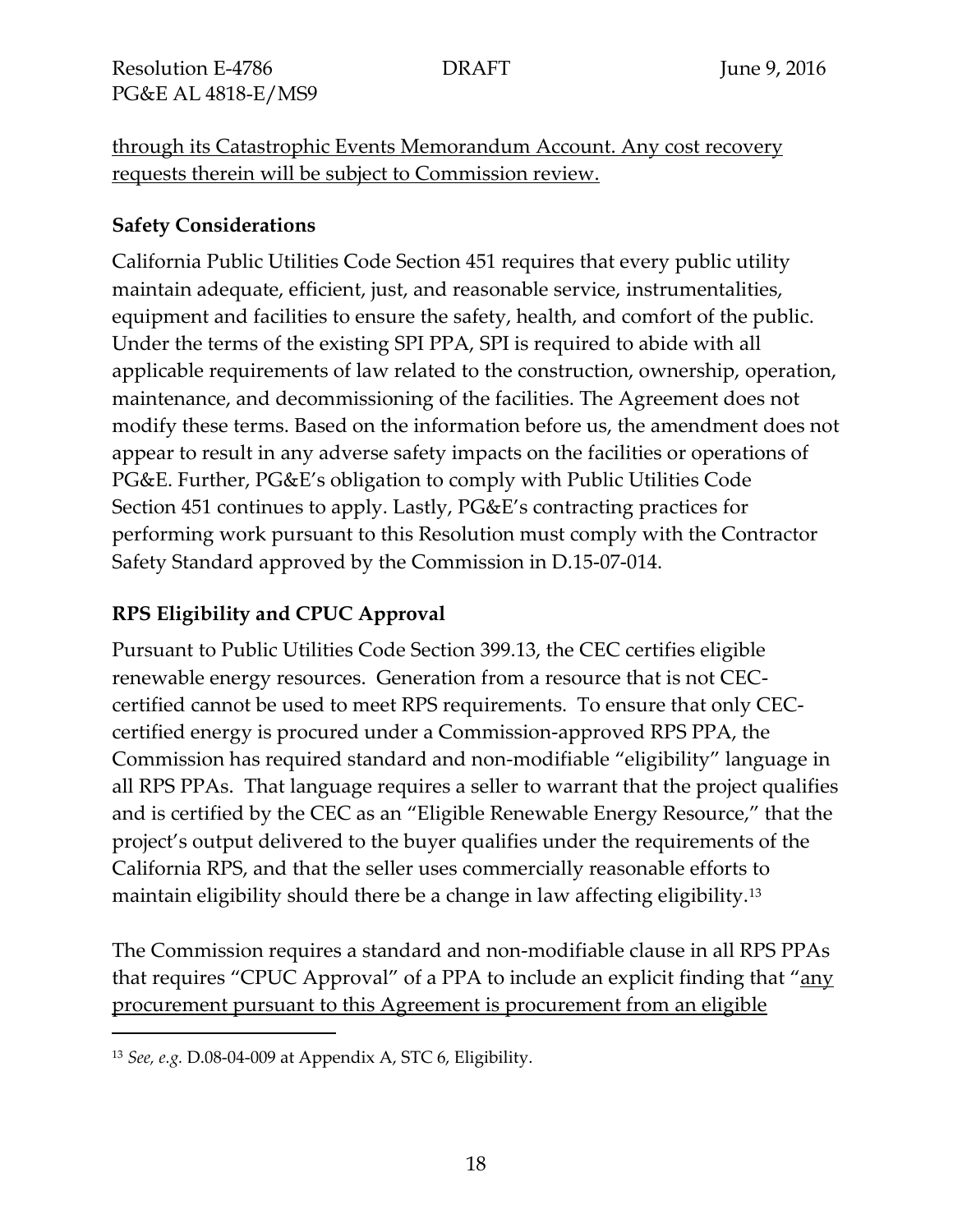renewable energy resource for purposes of determining Buyer's compliance with any obligation that it may have to procure eligible renewable energy resources pursuant to the California Renewables Portfolio Standard (*Public Utilities Code Section 399.11 et seq.*), D.11-12-020 and D.11-12-052, or other applicable law." 14

Notwithstanding this language, the Commission has no jurisdiction to determine whether a project is not an eligible renewable energy resource, nor can the Commission determine prior to final CEC certification of a project, that "any procurement" pursuant to a specific contract will be "procurement from an eligible renewable energy resource."

Therefore, while we include the required finding here, this finding has never been intended, and shall not be read now, to allow the generation from a non-RPS-eligible resource to count towards an RPS compliance obligation. Nor shall such finding absolve the seller of its obligation to obtain CEC certification, or the utility of its obligation to pursue remedies for breach of contract. Such contract enforcement activities shall be reviewed pursuant to the Commission's authority to review the utilities' administration of such contracts.

The SPI PPA is a long-term RPS PPA executed after June 1, 2010. The Agreement does not modify the SPI PPA length or any of its standard RPS PPA terms and conditions. The Agreement does not change the generating facilities, the existing generation terms under the PPA, or the responsibilities of the buyer and seller therein. For RPS compliance purposes the Agreement does not impact the SPI PPA.

The SPI PPA as modified herein remains a long term RPS PPA for RPS compliance purposes.

# **Confidential Information**

 $\overline{a}$ 

The Commission, in implementing Public Utilities Code Section 454.5(g), has determined in D.06-06-066, as modified by D.07-05-032, that certain material

<sup>14</sup> *See, e.g.* D.08-04-009 at Appendix A, STC 1, CPUC Approval.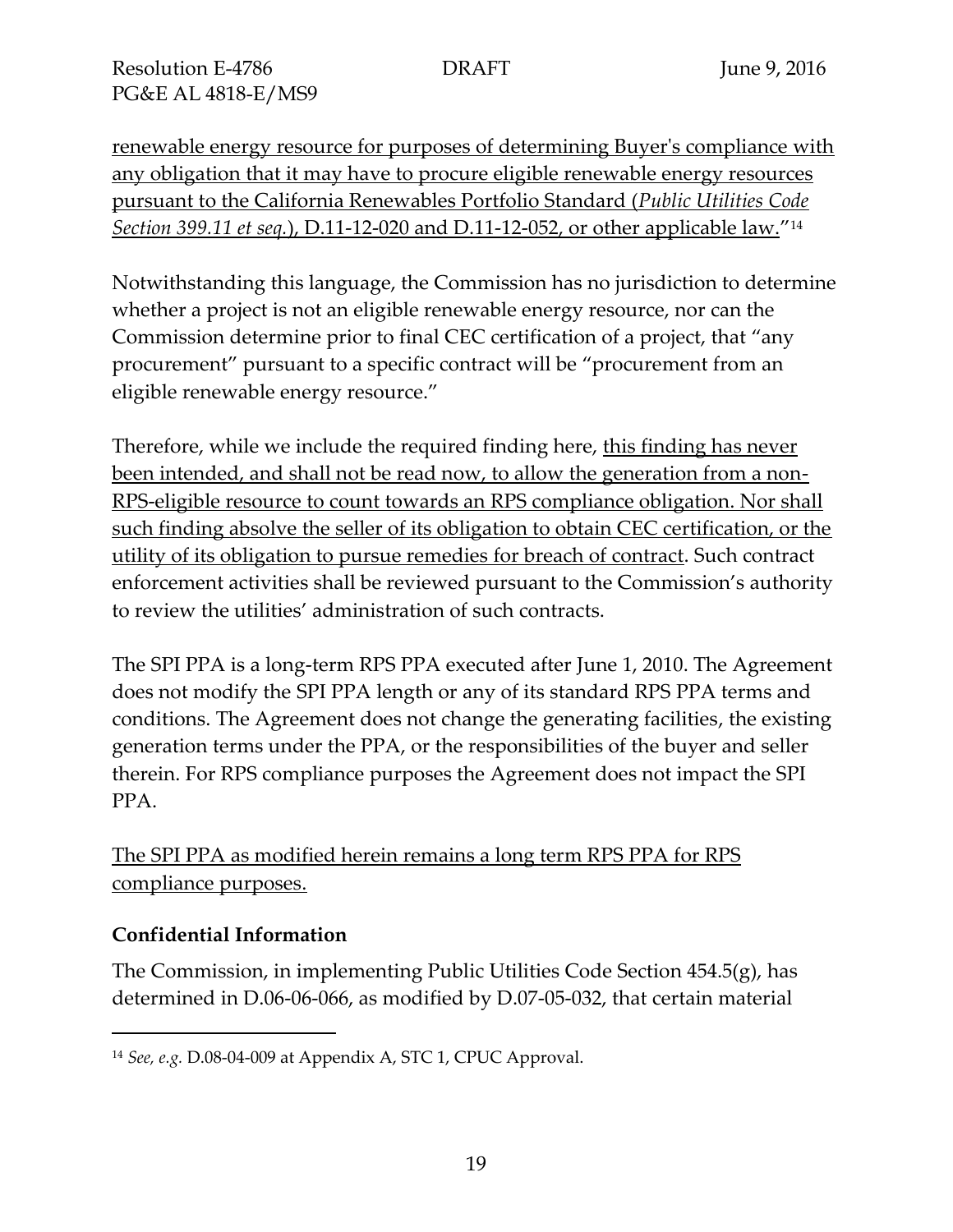submitted to the Commission as confidential should be kept confidential to ensure that market sensitive data does not influence the behavior of bidders in future RPS solicitations. D.06-06-066 adopted a time limit on the confidentiality of specific terms in RPS PPAs. Such information, including price, is confidential for three years from the date the contract states that energy deliveries begin, except contracts between IOUs and their affiliates, which are public.

The confidential appendices, marked "[REDACTED]" in the public copy of this resolution, as well as the confidential portions of the advice letter, should remain confidential at this time.

# **COMMENTS**

Public Utilities Code section  $311(g)(1)$  provides that this resolution must be served on all parties and subject to at least 30 days public review and comment prior to a vote of the Commission. Section  $311(g)(2)$  provides that this 30-day period may be reduced or waived in "an uncontested matter in which the decision grants the relief requested." The Commission's Rules of Practice and Procedure also provides that public review and comment may be waived or reduced in an "unforeseen emergency situation" specifically where there are "[a]ctivities that severely impair or threaten to severely impair public health or safety (Rule 14.6(a)(1) and/or where there are "[c]rippling disasters that severely impair public health or safety" (Rule 14.6(a)(2)).

The 30-day comment period for the draft of this resolution was waived pursuant to these authorities. Accordingly, this draft resolution is scheduled for a vote at the Commission meeting on June 9, 2016.

# **FINDINGS**

1. Governor Brown issued an Emergency Proclamation on October 30, 2015, to protect public safety and property from falling dead trees and wildfire, and the Proclamation directs the Commission to take various measures to ensure expedited contracts may be executed.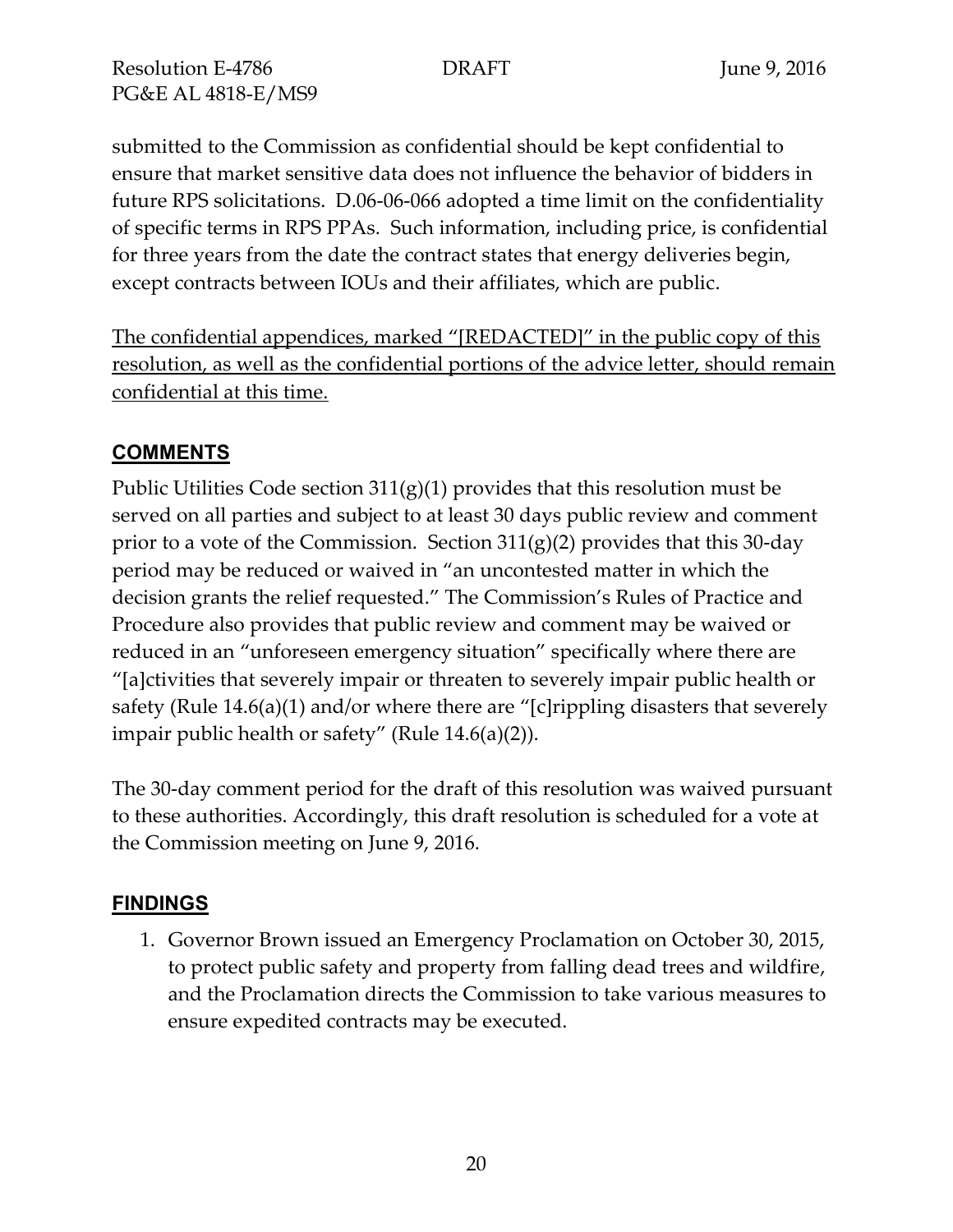- 2. Commission Resolution E-4770 lifted the prohibition on bilateral procurement in Renewables Portfolio Standard D.15-12-025, to ensure the utilities could quickly respond to the emergency via bilateral procurement.
- 3. The Letter Agreement amending the existing Power Purchase Agreement between Pacific Gas and Electric Company (PG&E) and Sierra Pacific Industries is consistent with PG&E's 2015 Renewables Portfolio Standard Procurement Plan as approved by D.15-12-025, and per the bilateral contracting authorization in E-4770.
- 4. Renewables Portfolio Standard generation from the Sierra Pacific Industries facilities fits the long term strategy identified in PG&E's Renewables Portfolio Standard portfolio of conducting incremental procurement and of developing a bank of surplus procurement.
- 5. PG&E adequately examined the reasonableness of the Letter Agreement amending the Sierra Pacific Industries Power Purchase Agreement utilizing its Least-Cost Best-Fit methodology during the time Letter Agreement was being negotiated and executed.
- 6. The Letter Agreement amending the Sierra Pacific Industries Power Purchase Agreement is characterized by, and executed pursuant to, unique circumstances including the Governor's October 30, 2015 Tree Mortality Emergency Proclamation.
- 7. The price and net market value of the Letter Agreement are reasonable based on available comparisons.
- 8. PG&E should take practicable measures to support the response to the Governor's October 30, 2015 Tree Mortality Emergency Proclamation, including by removing dead and dying trees and harvesting, chipping, and transporting wood debris to biomass facilities.
- 9. The Letter Agreement meets applicable guidelines in D.06-10-019, D.03-06-071, and D.09-06-050 for bilateral Renewables Portfolio Standard contracting.
- 10.Consistent with D.06-05-039, an independent evaluator oversaw PG&E's negotiations with Sierra Pacific Industries and compared the costs, value and viability of the Letter Agreement against peer groups consisting of alternative competing proposals currently or recently available to PG&E.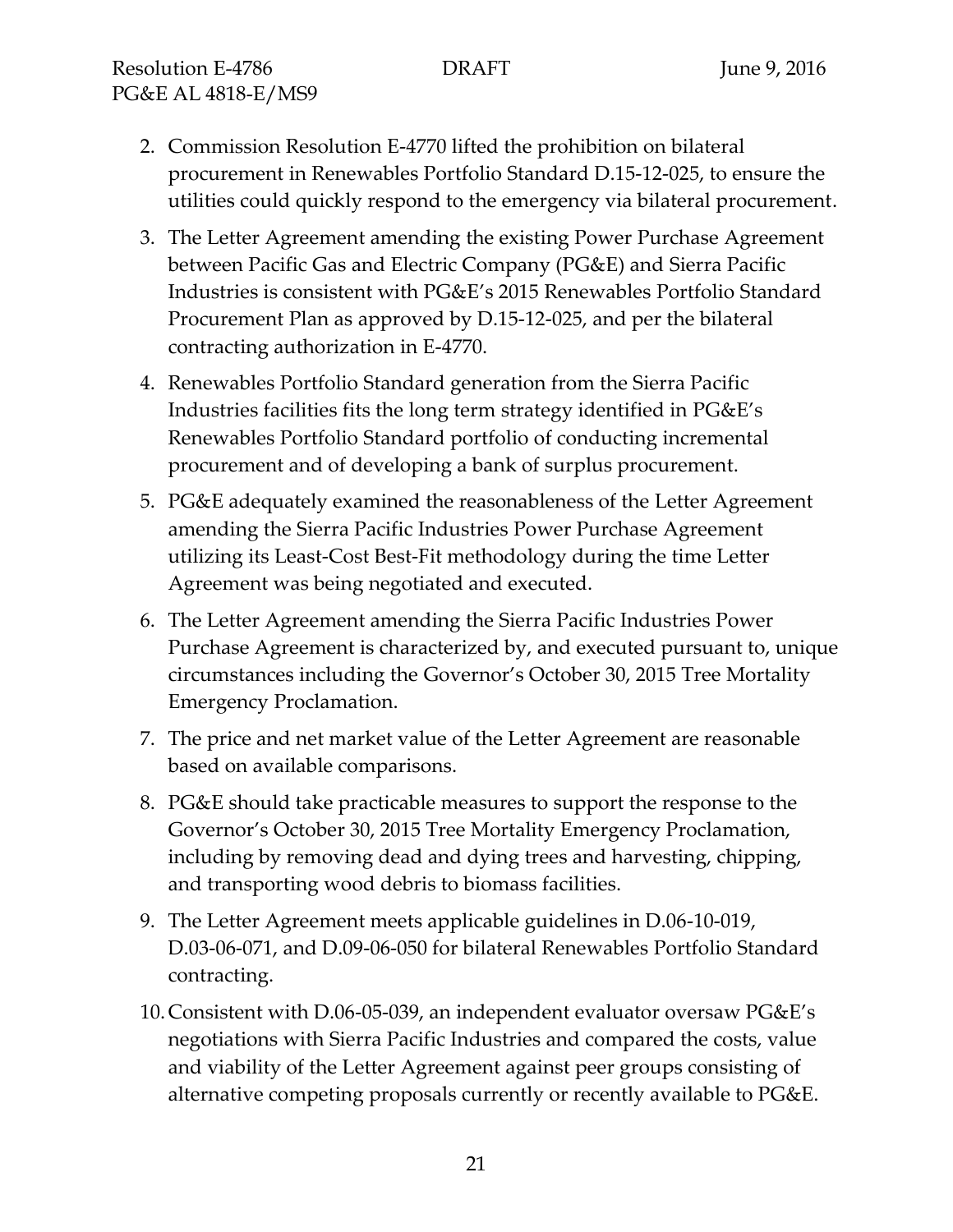- 11.The Letter Agreement does not modify the terms within the existing, approved Sierra Pacific Industries Power Purchase Agreement, which includes the Commission-adopted Renewables Portfolio Standard "nonmodifiable" standard terms and conditions, as set forth in D.08-04-009, D.08-08-028, and D.10-03-021, as modified by D.11-01-025.
- 12.The terms of the Letter Agreement, including the price of delivered energy, are reasonable.
- 13.Consistent with D.11-12-052, PG&E provided information in Advice Letter 4818-E regarding the expected Portfolio Content Category classification of the Renewable Energy Credits to be procured pursuant to the Letter Agreement.
- 14. Pursuant to D.02-08-071, PG&E complied with the Commission's rules for involving the Procurement Review Group.
- 15.The Letter Agreement is pre-approved as meeting the Emissions Performance Standard because it is for existing biomass facilities covered by Conclusion of Law 35(d) of D.07-01-039.
- 16. It is reasonable to expect the Sierra Pacific Industries facilities will meet the terms and conditions of the Letter Agreement.
- 17. Procurement pursuant to the Sierra Pacific Industries Power Purchase Agreement as amended herein is procurement from an eligible renewable energy resource for purposes of determining PG&E's compliance with any obligation that it may have to procure eligible renewable energy resources pursuant to the California Renewables Portfolio Standard (Public Utilities Code Section 399.11 et seq.), D.11-12-020 and D.11-12-052, or other applicable law.
- 18. The immediately preceding finding shall not be read to allow generation from a non-Renewables Portfolio Standard eligible renewable energy resource under the Power Purchase Agreement to count towards a Renewables Portfolio Standard compliance obligation. Nor shall that finding absolve PG&E of its obligation to enforce compliance with the Letter Agreement.
- 19.Deliveries under the Letter Agreement shall be categorized as procurement under the portfolio content category specified in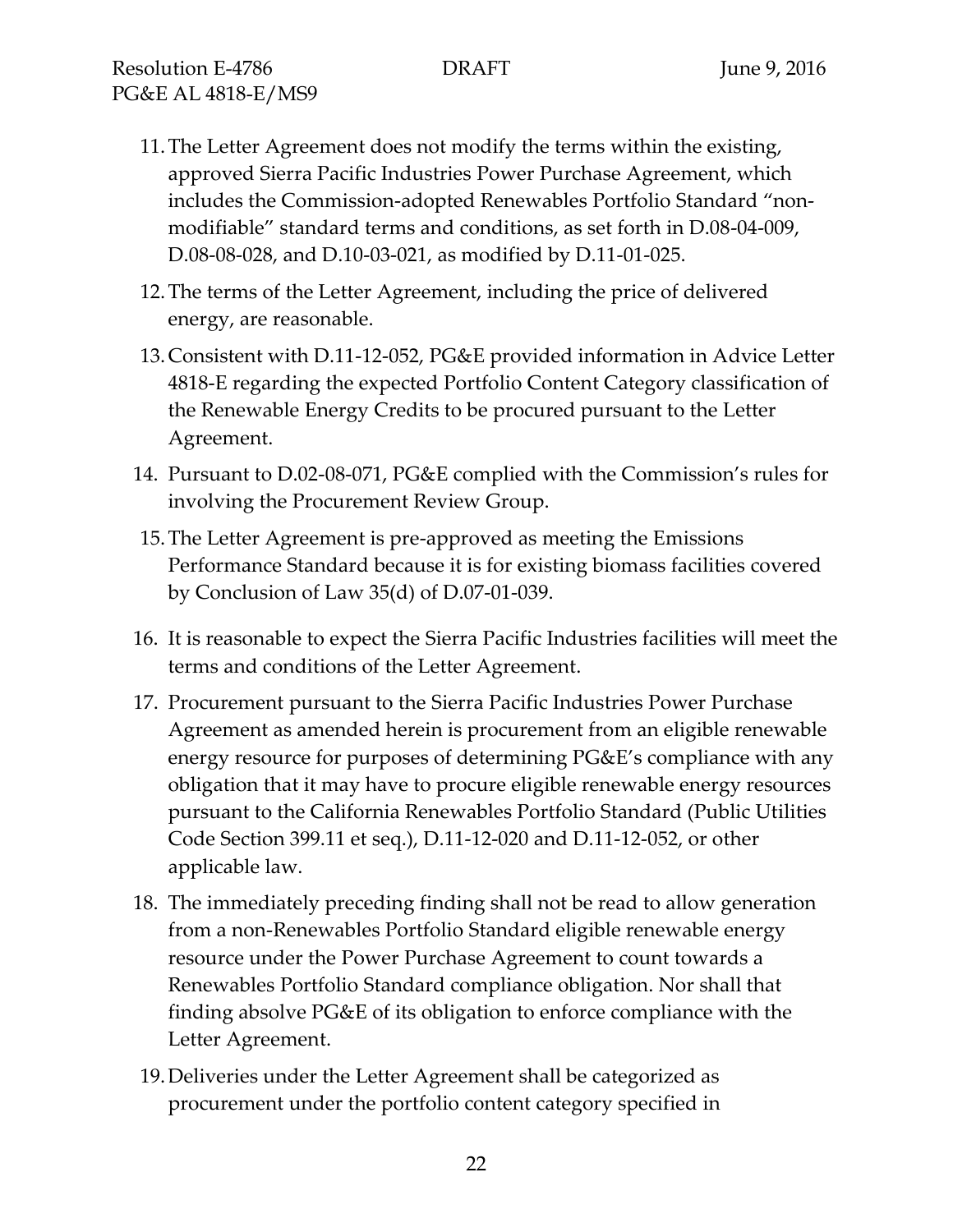Section 399.16(b)(1)(A), subject to the Commission's after-the-fact verification that all applicable criteria have been met.

- 20. The Letter Agreement does not modify the existing Sierra Pacific Industries Power Purchase Agreement length or any of its standard terms and conditions; thus the Sierra Pacific Industries Power Purchase Agreement as amended herein remains a long term contract for Renewables Portfolio Standard purposes.
- 21. The confidential appendices, marked "[REDACTED]" in the public copy of this resolution, as well as the confidential portions of the advice letter, should remain confidential at this time.
- 22. The Letter Agreement amending the Sierra Pacific Industries Power Purchase Agreement should be approved in its entirety.
- 23. Advice Letter 4818-E, should be approved effective today.
- 24. Payments made by PG&E under the Letter Agreement are fully recoverable in rates over the life of the Letter Agreement, subject to Commission review of PG&E's administration of the Agreement. PG&E should seek recovery of these costs through its Energy Resource Recovery Account.

# **THEREFORE IT IS ORDERED THAT:**

- 1. The Letter Agreement amending the power purchase agreement between Pacific Gas and Electric Company and Sierra Pacific Industries as proposed in Advice Letter 4818-E is approved without modifications. Advice Letter 4818-E is approved without modification.
- 2. PG&E should seek recovery of the costs of its incremental, qualifying activities removing, harvesting, chipping, and delivering wood fuel to biomass facilities pursuant to the Letter Agreement through its Catastrophic Events Memorandum Account. Any cost recovery requests therein will be subject to Commission review.

This Resolution is effective today.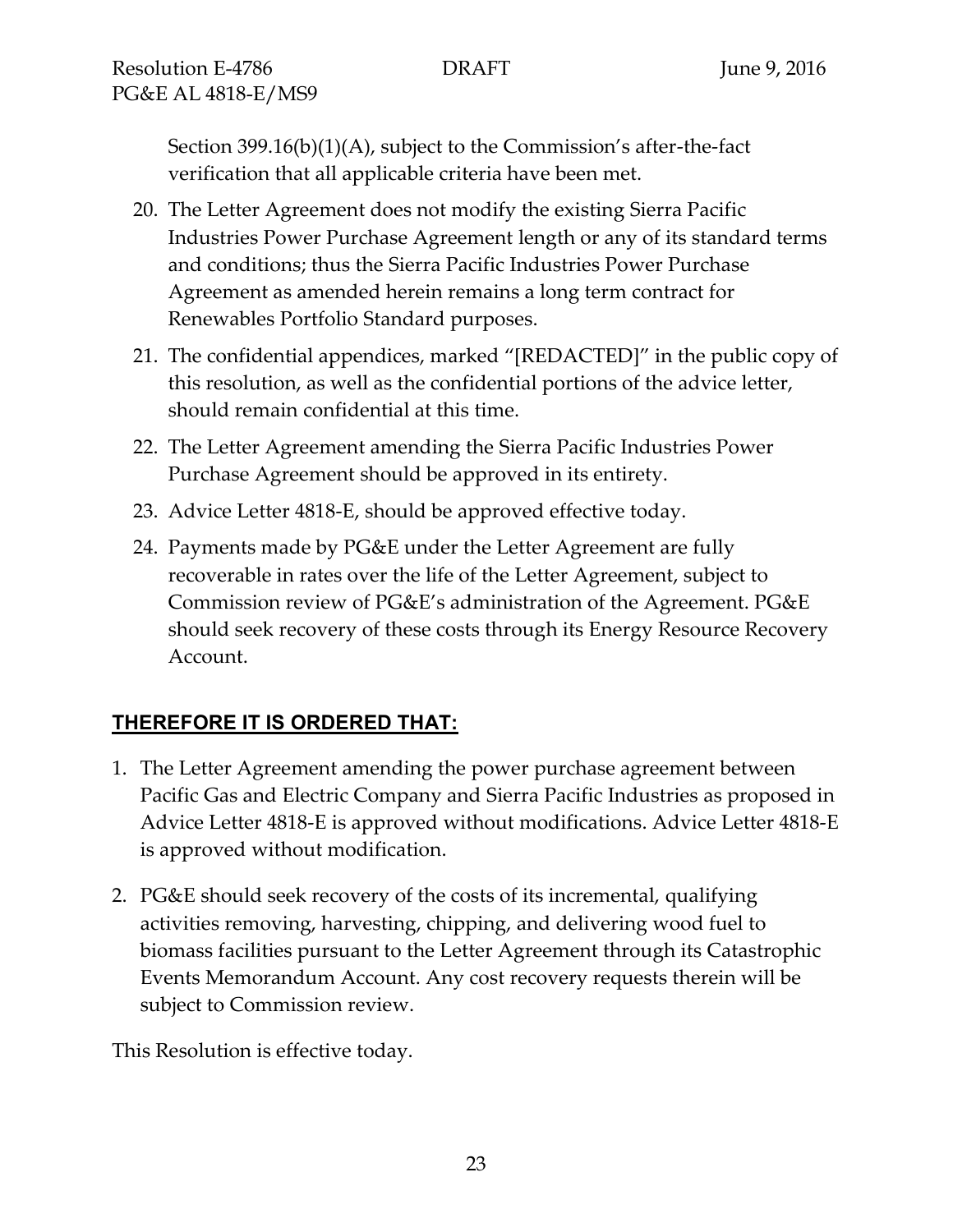I certify that the foregoing resolution was duly introduced, passed and adopted at a conference of the Public Utilities Commission of the State of California held on June 9, 2016 the following Commissioners voting favorably thereon:

> TIMOTHY J. SULLIVAN Executive Director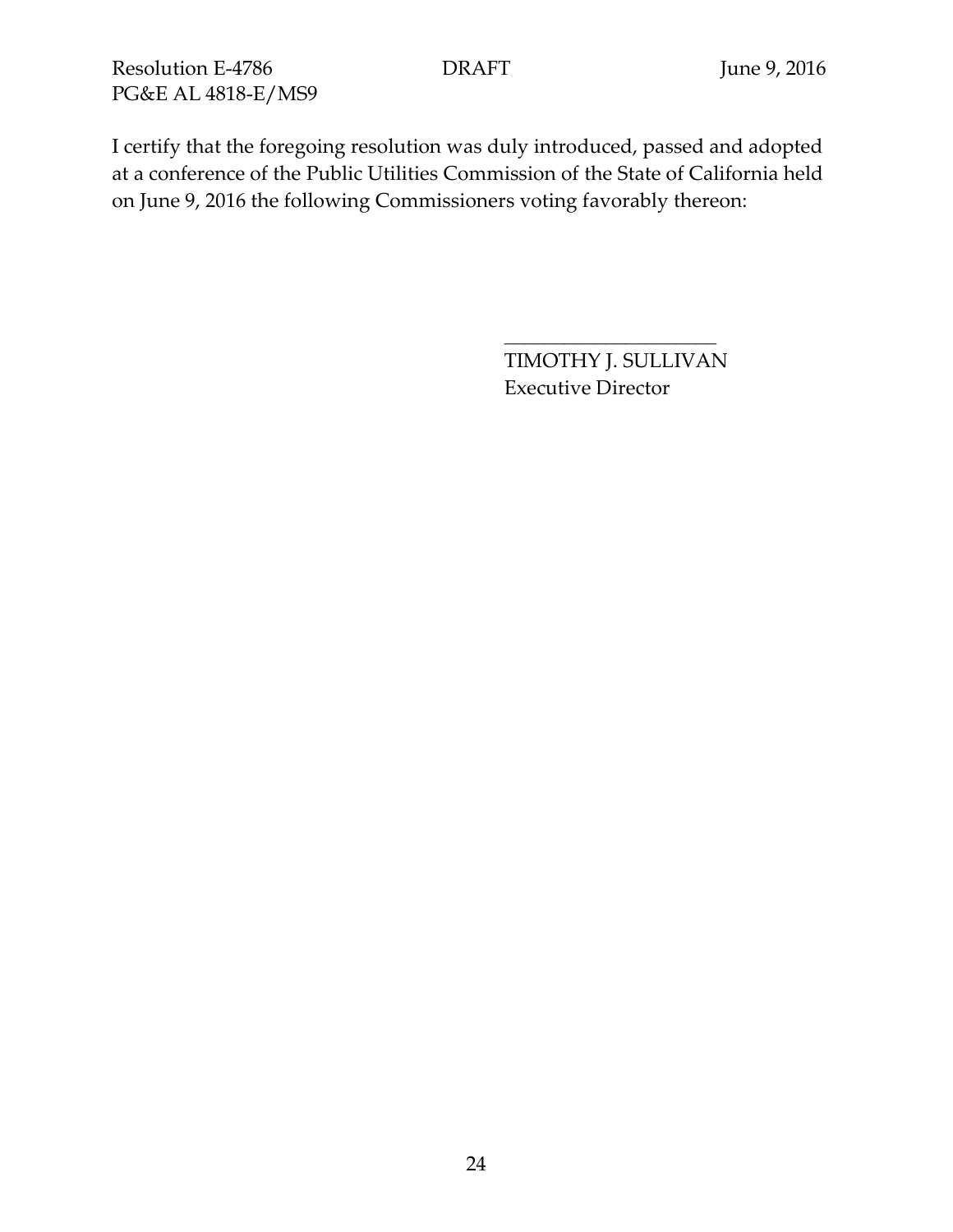# **CONFIDENTIAL APPENDIX A**

# Confidential Letter Agreement Details

# **[REDACTED]**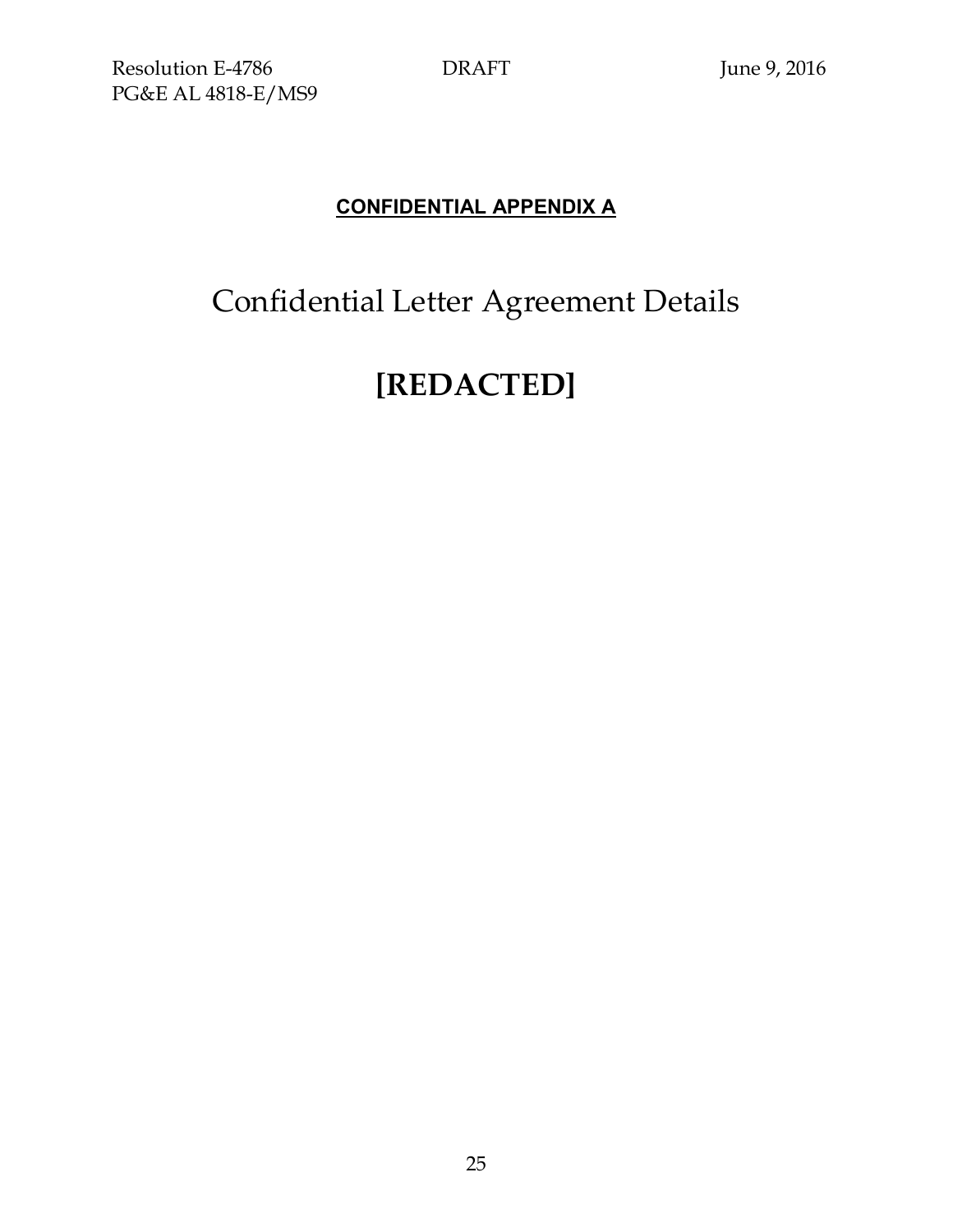# **CONFIDENTIAL APPENDIX B**

# Independent Evaluator Conclusions and Recommendations

# **[REDACTED]**